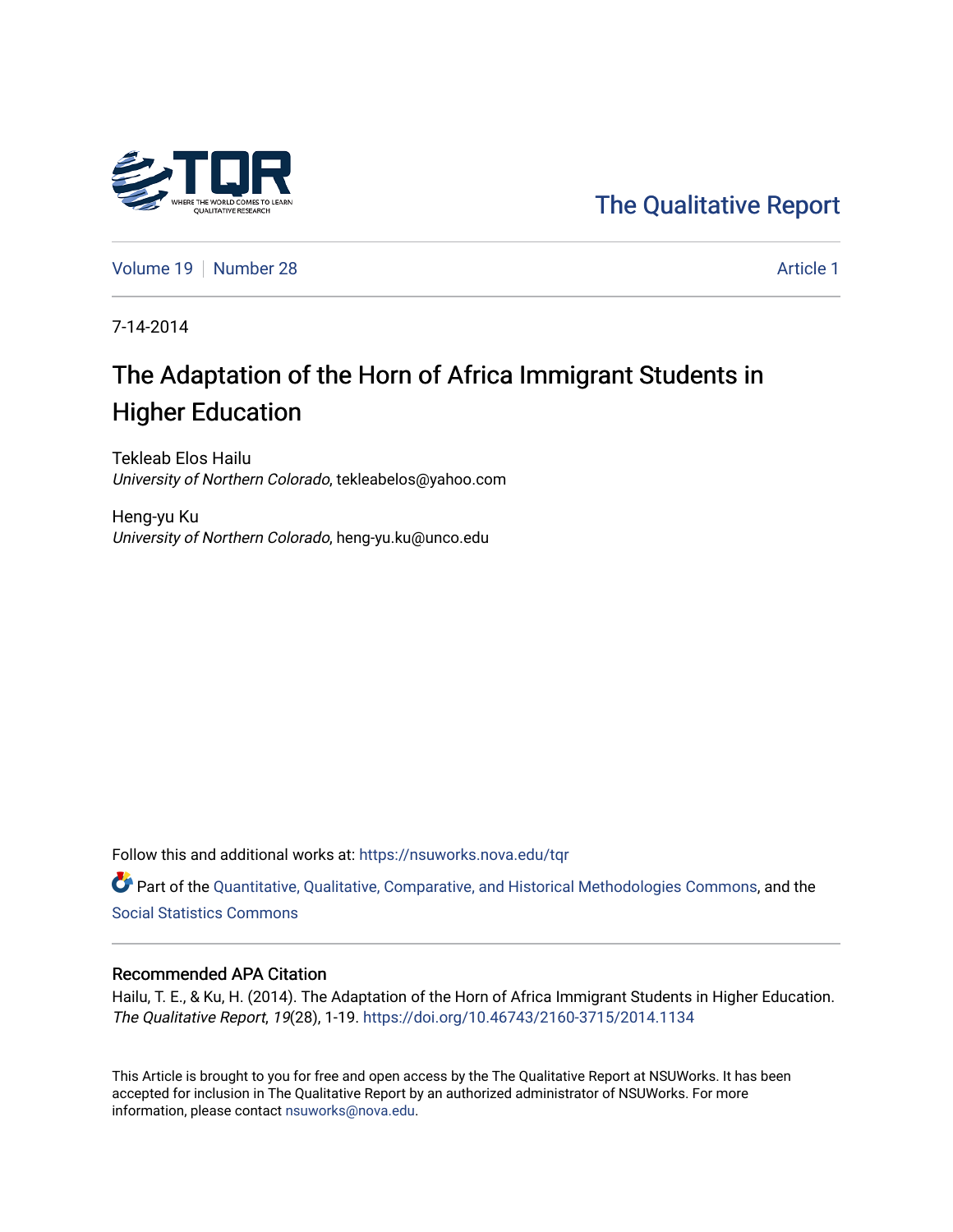

# The Adaptation of the Horn of Africa Immigrant Students in Higher Education

# Abstract

The purpose of this study was to explore the challenges first generation immigrant students from the Horn of Africa encountered in their college learning in the United States and the strategies they used to succeed. The participants in the study were ten first generation immigrant students from the countries in the Horn of Africa. A case study was used as a qualitative methodological approach and three data sources namely questionnaire, intensive interviews, and observations were used to collect and analyze data. The results revealed that language difficulties, financial problems, lack of culture awareness, time constraints, and inadequate guidance are challenges the first generation immigrant students encountered. The participants used socializing with classmates, socializing with people from their own counties, ignoring or denying anything that causes them discomfort, and attending college events as coping mechanisms to overcome the challenges in the colleges they are attending in the United States.

# Keywords

The Horn of Africa, Immigrant Students, Challenges, Strategies, Adaptation

# Creative Commons License



This work is licensed under a [Creative Commons Attribution-Noncommercial-Share Alike 4.0 License](https://creativecommons.org/licenses/by-nc-sa/4.0/).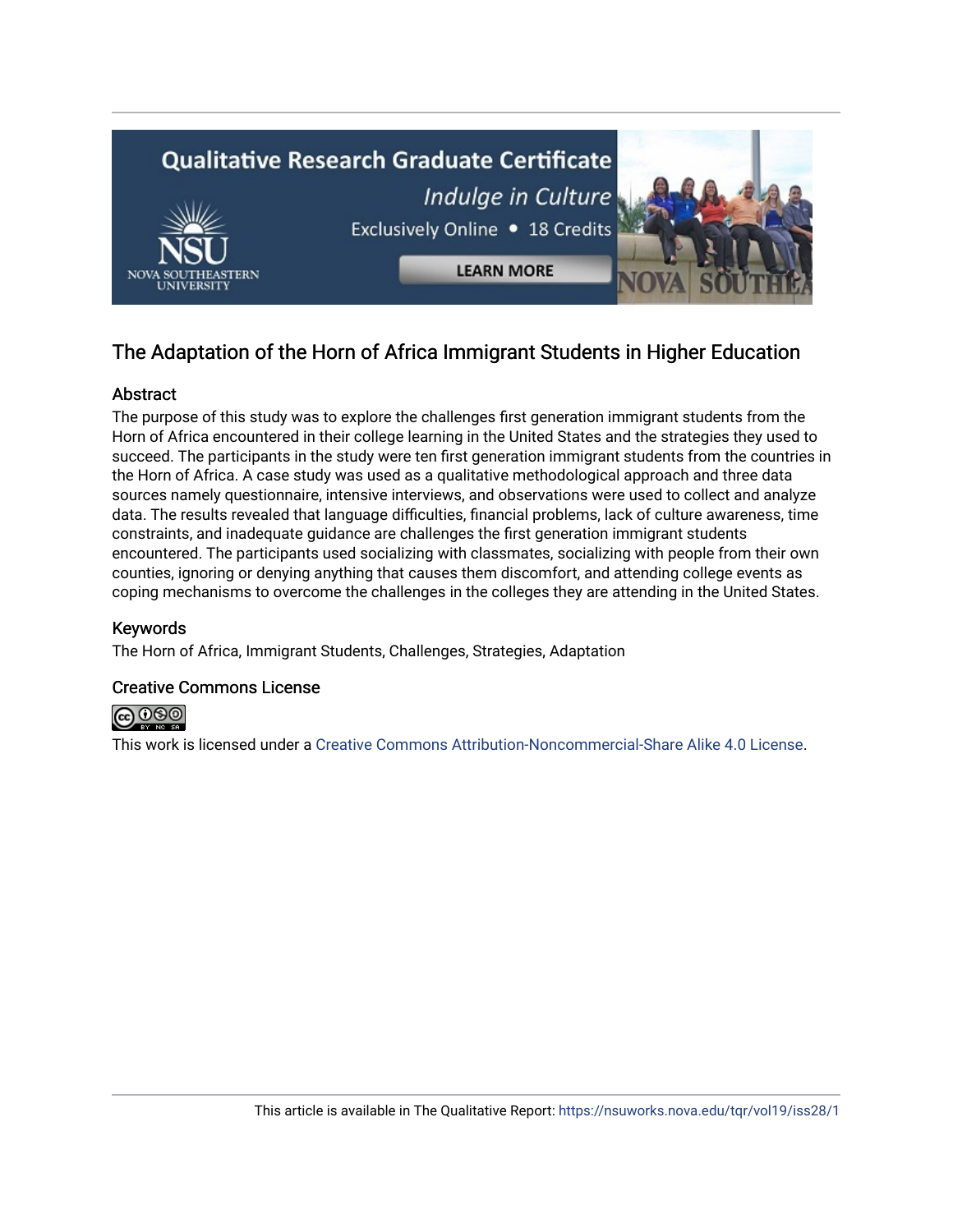

Tekleab Elos Hailu and Heng-Yu Ku University of Northern Colorado, Greeley, Colorado, USA

*The purpose of this study was to explore the challenges first generation immigrant students from the Horn of Africa encountered in their college learning in the United States and the strategies they used to succeed. The participants in the study were ten first generation immigrant students from the countries in the Horn of Africa. A case study was used as a qualitative methodological approach and three data sources namely questionnaire, intensive interviews, and observations were used to collect and analyze data. The results revealed that language difficulties, financial problems, lack of culture awareness, time constraints, and inadequate guidance are challenges the first generation immigrant students encountered. The participants used socializing with classmates, socializing with people from their own counties, ignoring or denying anything that causes them discomfort, and attending college events as coping mechanisms to overcome the challenges in the colleges they are attending in the United States. Keywords: The Horn of Africa, Immigrant Students, Challenges, Strategies, Adaptation*

#### **Introduction**

The Horn of Africa, a sub-region of East Africa, also sometimes called North Eastern Africa includes Djibouti, Eritrea, Ethiopia, Somalia, Sudan, and South Sudan (Feyissa & Hoehne 2010, Woodward, 2006). The Horn of Africa has been an unstable sub-region for ages due to the divide and rule policy of colonialists, wars among the countries and within the countries, the unfair interferences of superpowers, and natural calamities including droughts and famines. Bariagaber (2006) described the sub-region as one of the most conflict-ridden regions in the world and as a huge source of refugees and immigrants. Border disputes and displaced populations are the norms in this region. Hence, a large number of people have migrated from this sub-region to different parts of the world, especially to the United States of America, beginning at the end of the 1970's.

The Horn of Africa is believed to be a cradle of human beings. Thus, it is one of the areas in the world that has been first inhabited by man (Fattovich, 2001). Its proximity to the oil rich Middle East, to the Red Sea, and the Indian Ocean, which are important trade routes, makes it an important strategic region in the world. It is also a source of a large number of immigrants due to the continuous wars and the consequent natural calamities (Bariagaber, 2006). Among the immigrants are college students who aspire to continue their studies and improve themselves.

These immigrant students usually come to their destination with a lot of hope and ambition to change their lives for the better. However, immigrating to another country is not easy, as it has many ups and downs. Immigrant students face the same problems as other immigrants but have the added stress that comes with being in a new educational learning environment and the rigorous learning experience of higher education. Jaffe-Walter and Lee (2011, p. 281) noted that "recently arrived immigrant students face multiple issues related to linguistic and cultural dislocation."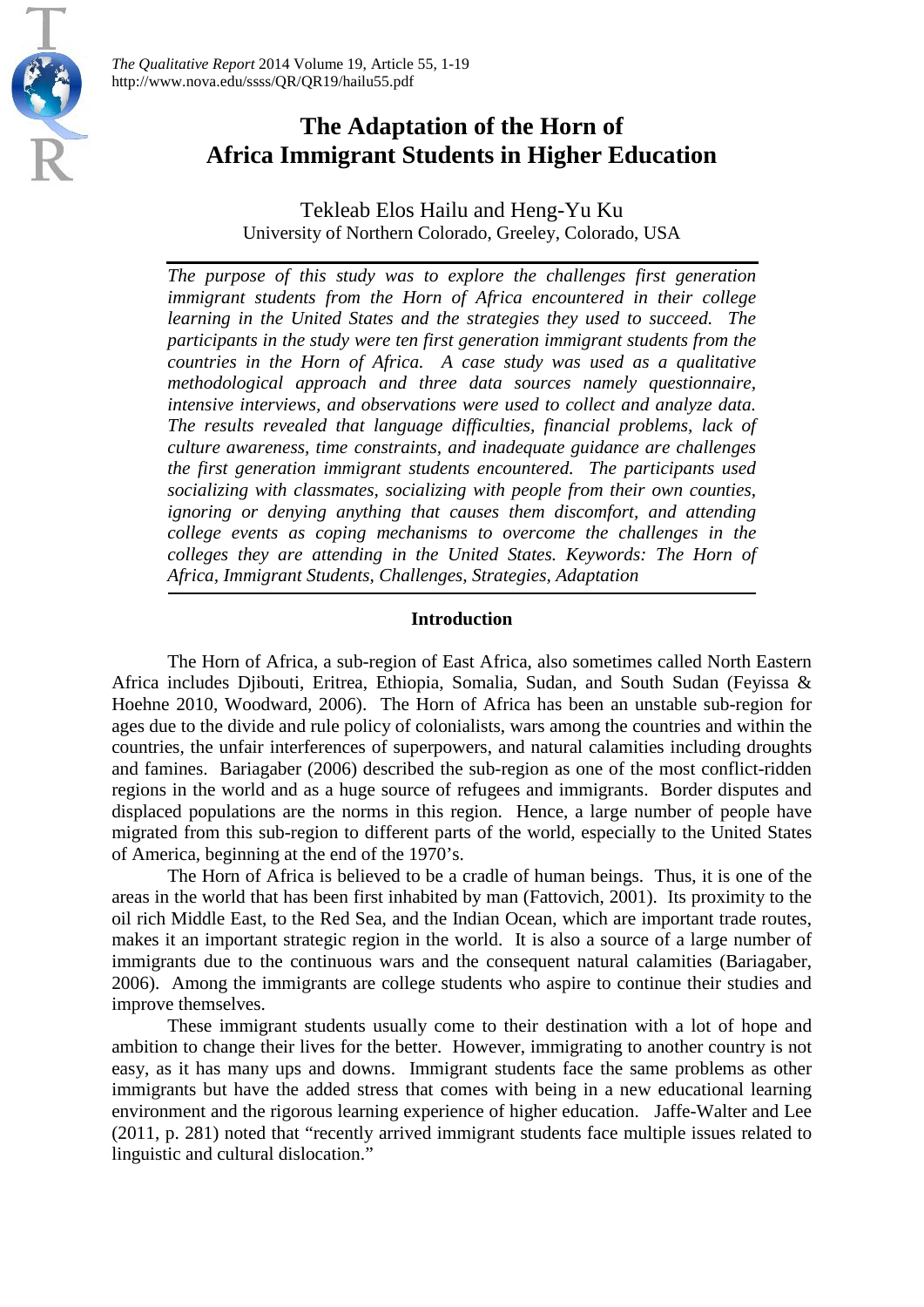As Pike and Kuh (2005) stated, the term "first generation college students" is defined in different ways. They defined first generation to mean the student is the first one in his/her family to attend college. In this study, first generation refers to the immigrant students who are the first in their families to go to college in the United States after their immigration, irrespective of their parents or siblings' education levels and/or the immigrant student's attendance of a college in his/her home country. Thus, this study is different from other first generation college students which explore the experiences of students who are the first to go to college among their family.

First generation immigrant students have various factors that motivate them to persevere and graduate from college. Peguero and Bondy (2011, p. 167) also argued that, "…first generation immigrant youth arrive in the United States with higher levels of educational aspirations, commitment, and determination for success and progress." But at the same time, there are many pitfalls that would hinder them from graduating or even attending college. They may take longer to graduate than the average years that it takes nonimmigrants to graduate or they may encounter some challenging experiences. As Brilliant (2000) indicated, immigrant students are usually older than the traditional college age student because they spent a lot of time in the process of immigration, for some in refugee camps, and many need to work in order to save money to start school.

Isolation and lack of identity is more pronounced among immigrant students. Hutchison in Huchison, Quach, and Wiggan's study (2009) shared his experiences of a similar situation when he was asked in his home country if he is an African American and his experience in the United States. He underscored that "… back in the United States, I am never mistaken for a U.S.-born native, owing to (what I thought was) my 'unmistakable' African accent and parlance. It is important to note that when in the United States, I am first of all, black until I speak. When I speak, I become "African" (p. 170). This made him a stranger both in his native country and in the United States, at times creating a feeling of homelessness.

Hofstede, Hofstede, and Minkov (2010) also noted that immigrants try to identify themselves with their country of origin while they live in the adoptive country but they feel that they belong to the new country when they visit their original country showing a shift of identity in different situations. This is similar to what immigrant students experienced around their colleges and in their general life situations. They are not included as the same group with their fellow students although they have the same identity of 'studentship'. Hence, they cannot identify themselves as part of the students among those they interact, live and learn with, and they lack the proximity and daily contact with the people they left behind.

In addition, most immigrant students indicated that compared to American students, they do not get enough assistantships, scholarships, or any other support. They also have difficulty gaining employment while studying due to various factors, like not being familiar with the environment and culture, and having heavy accents. The students interact less with the host community because of their cultural background and newness to the environment, and this could be misunderstood by others as a lack of interest in anything and ultimately serves as a hurdle in their integration and academic achievement. Orelus (2011) writes that many transnational subjects of color living in the United States have been treated as aliens regardless of their legal status and how long they may have been living in the country.

Immigration has different effects on different ethnic and age groups of people. Rong and Preissle (2009) indicated that "transnational migration affects people differently because of their pre and post social class, their race-ethnicity, their country of origin, and the conditions of their exit; these differences result in considerable inequities…" (p. 10). Alfred (2004) noted that immigrants have different economic backgrounds and speak languages other than English. The opportunities and challenges for the different immigrant groups thus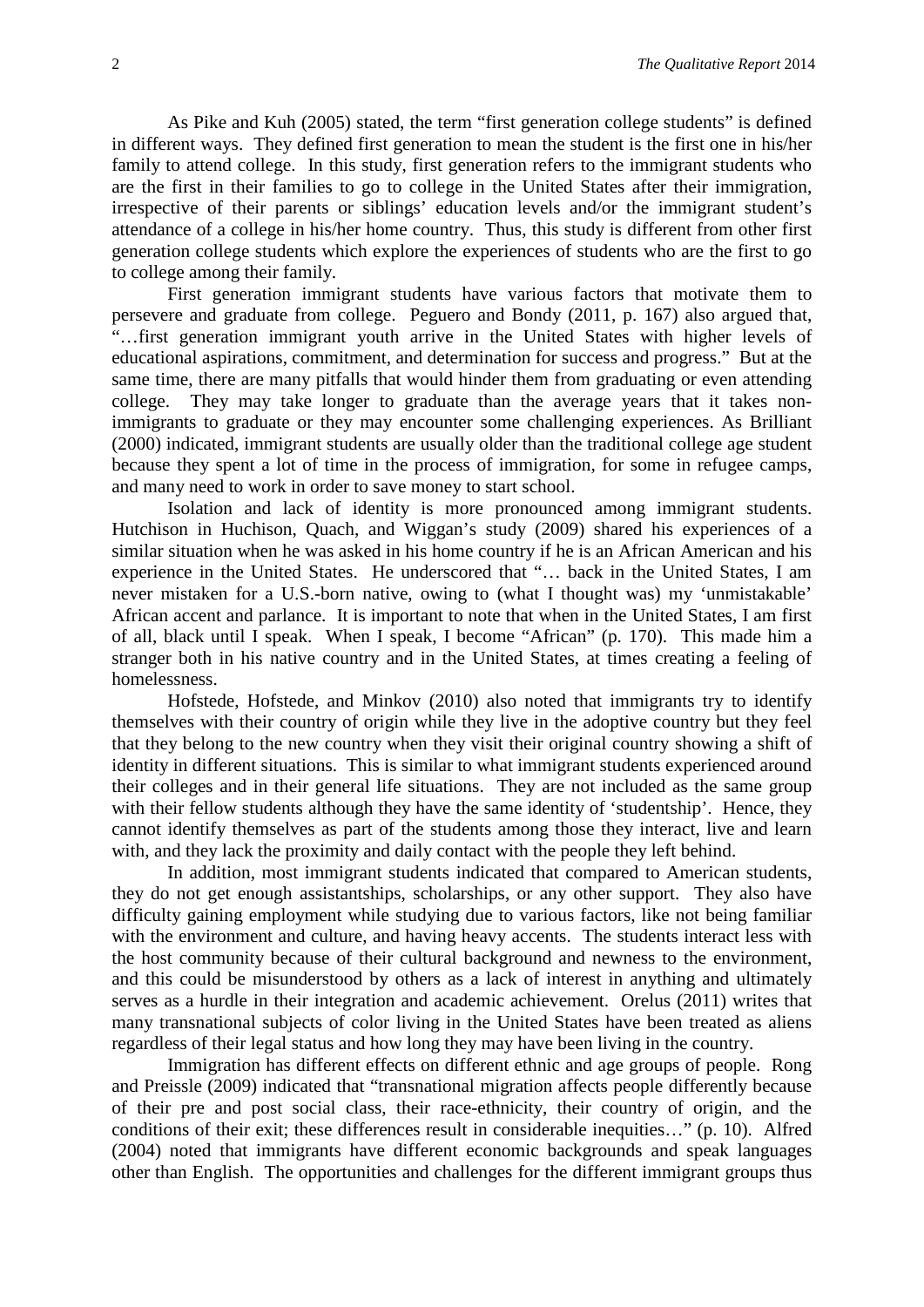vary depending on their background and ethnicity. Overall, most migrants are said to be in an unenviable situation and face a lot of difficulties. However, beyond the difficulties and uncertainties the migrants face, they have internal zeal and aspirations for a better life. To fulfill the aspirations, the pathway is usually a college education (Alfred, 2004, Kim, 2009). However, access to college is not easy for many immigrants, and once admitted they often face formidable challenges. School life becomes challenging from different aspects for those who secured admission. First, like other international students, they have different learning styles and cultural backgrounds as compared to the mainstream American students. Secondly, they have to deal with many new cultural and life conditions which are challenging (Birnbaum, Cardona, Milian, & Gonzalez, 2012, Rong & Fitchett, 2008).

In the field of instructional design and technology, learner analysis is one way of identifying the needs, problems, and strengths of learners so that educators could prepare lessons and approaches that fit and address the learners' needs and problems. When conducting learner analysis, the main objectives are to know the general characteristics, the specific entry level, and the learning styles of the learners (Morrison, Ross, & Kemp, 2007). Hence, the application of the principles of instructional design could help identify and solve some of the problems immigrant students face in higher learning institutions.

The purpose of this study was to explore the challenges first generation immigrant students from the Horn of Africa encountered in their college learning in the United States and the strategies they used to succeed. Through exploring these issues, this study attempted to create awareness among the host society and higher learning institutions as well as provide recommendations to new immigrant students. The two research questions that guided this study are:

- 1. What are the challenges first generation immigrant students from the Horn of Africa face in their college learning in the United States?
- 2. What strategies do these immigrant students use to overcome the challenges of college learning in the United States?

#### **Methodology**

#### **Research Setting**

We conducted this study in a metro area in the western part of the United States. The metropolitan area has a considerable number of immigrants who have immigrated to the United States in different ways. According to estimates of some members of the communities from the sub-region, the total number of immigrants is close to 40,000 in the study area of this research.

This is a descriptive qualitative research using case study methodology to discover the perceptions, experiences, and interpretations of immigrant college students from the countries in the Horn of Africa about their education and life experience as immigrants in the United States. Stake (1995) identified case study in terms of a unit of study and defines it as "the study of the particularity and complexity of a single case, coming to understand its activity within important circumstances" (p. xi). Furthermore, Merriam (2009) stated "A case study is an in-depth description and analysis of a bounded system" (p. 40) and "the unit of analysis, not the topic of investigation, characterizes a case study" (p. 41). In this study, the unit of analysis is each research participant from the Horn of Africa that characterizes a case study.

The case in this study was ten immigrant undergraduate college students from the Horn of Africa. It is the unit of analysis as each one of the participants was the focus of the study. The typicality and commonness of the experience of each participant was analyzed to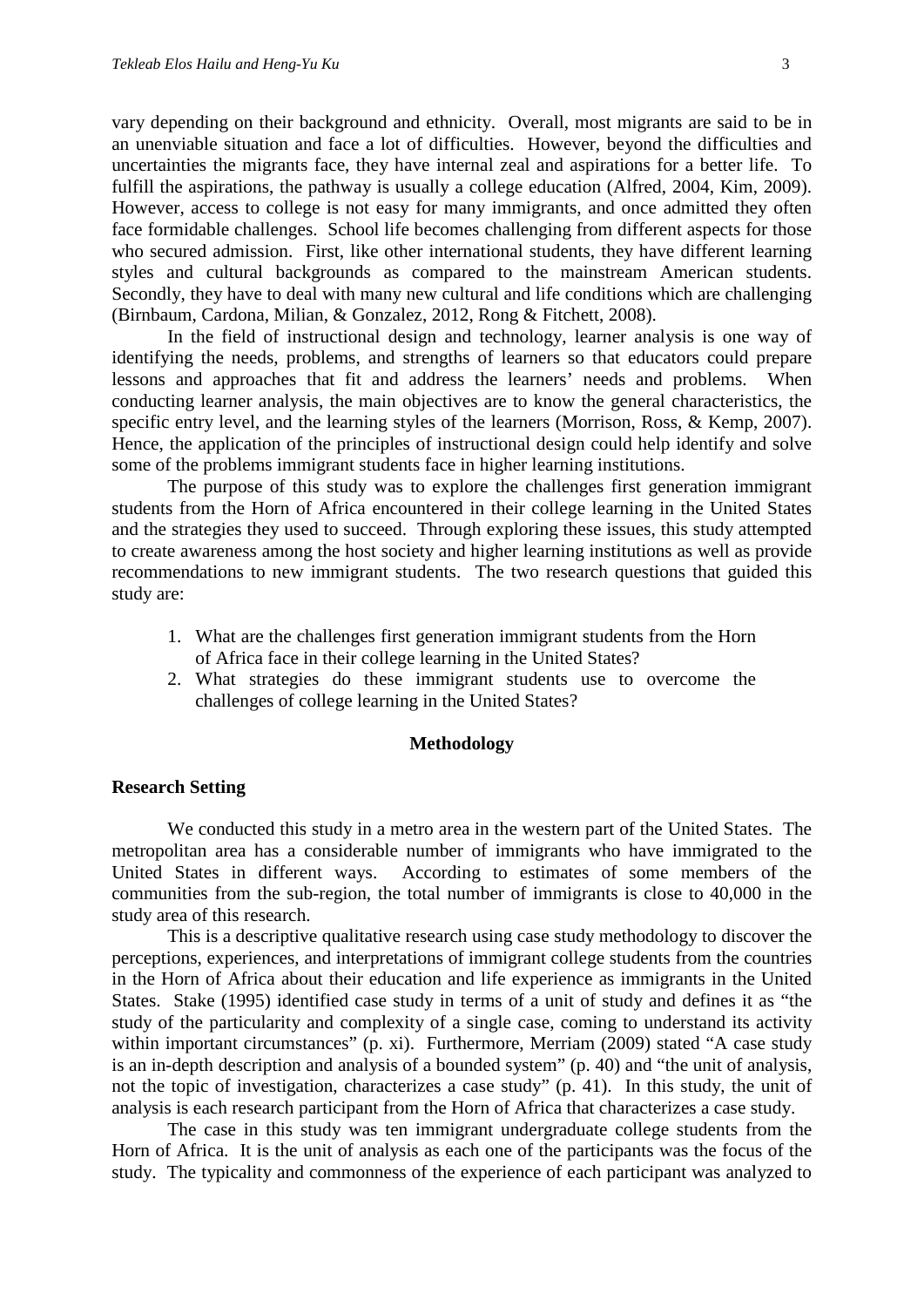describe each experience and to identify a theme or themes commonly expressed by the research participants. The end product of the case study research was thick description of the perceptions, interpretations, and lived experiences of the immigrant students.

#### **Researcher Stance**

Tekleab was the primary researcher in this study who collected and analyzed data with the assistance and guidance of the second author Heng-Yu. We follow with a personal introduction of both authors in relation to the study.

Tekleab: As a graduate student in two American universities and as an immigrant from the Horn of Africa, I know and I have experienced what is like to be a student in the higher education system of America. Having the opportunity to research the experiences of immigrant students from the Horn of Africa, I looked at their college learning experiences with a goal of trying to avoid being influenced by my own personal experience so that I could describe and interpret the experiences of the research participants. But as I analyzed the data I found it to be a reflection of my own experience in many aspects. However, unlike my research participants, I was in the United States as a graduate student fully sponsored by my then home country and I did not experience the economic hardships that most of my research participants had encountered. It is only during my doctoral study that I joined a university as an immigrant student. During that time, I experienced many of the issues that other immigrant college students from the Horn of Africa experienced in this study.

Heng-Yu: I am a faculty member who has the privilege to work with many international students in a university setting. I grew up and was educated in Taiwan. Then, after my military service, I decided to pursue my education in the United States. I started my journey in the United States as a foreign student who enrolled in the American Language and Cultural Program, then as an undergraduate student, a master's student, a doctoral student, and now a faculty member in the United States. Similar to Tekleab, I also experienced many of the similar issues that other immigrant college students from the Horn of Africa experienced in this study.

#### **Participants**

The study participants were selected from countries in the Horn of Africa that have immigrant college students in the selected research site. As Merriam (2009) highlighted, maximum variation in terms of sites or participants increases the range of the applicability of the study. The potential research participants were selected from different colleges in the study area and from the different countries of the Horn of Africa to get maximum variation.

Ten first generation immigrant students from the Horn of Africa participated in this study. Three participants were from Ethiopia (Sara, Almaz, and Kebede), two participants each were from Eritrea (Hana and Michael), Sudan (Ali and Jemal), and South Sudan (James and Sam), and one participant was from Somalia (Salah). In addition, among the ten participants, five of them immigrated to the United States as refugees, four of the participants immigrated through the Diversity Visa Lottery, and one immigrated through family reunion. Four participants are married and six are single, and their ages range from 25 to 34. All the participants' names used in this paper are pseudonyms.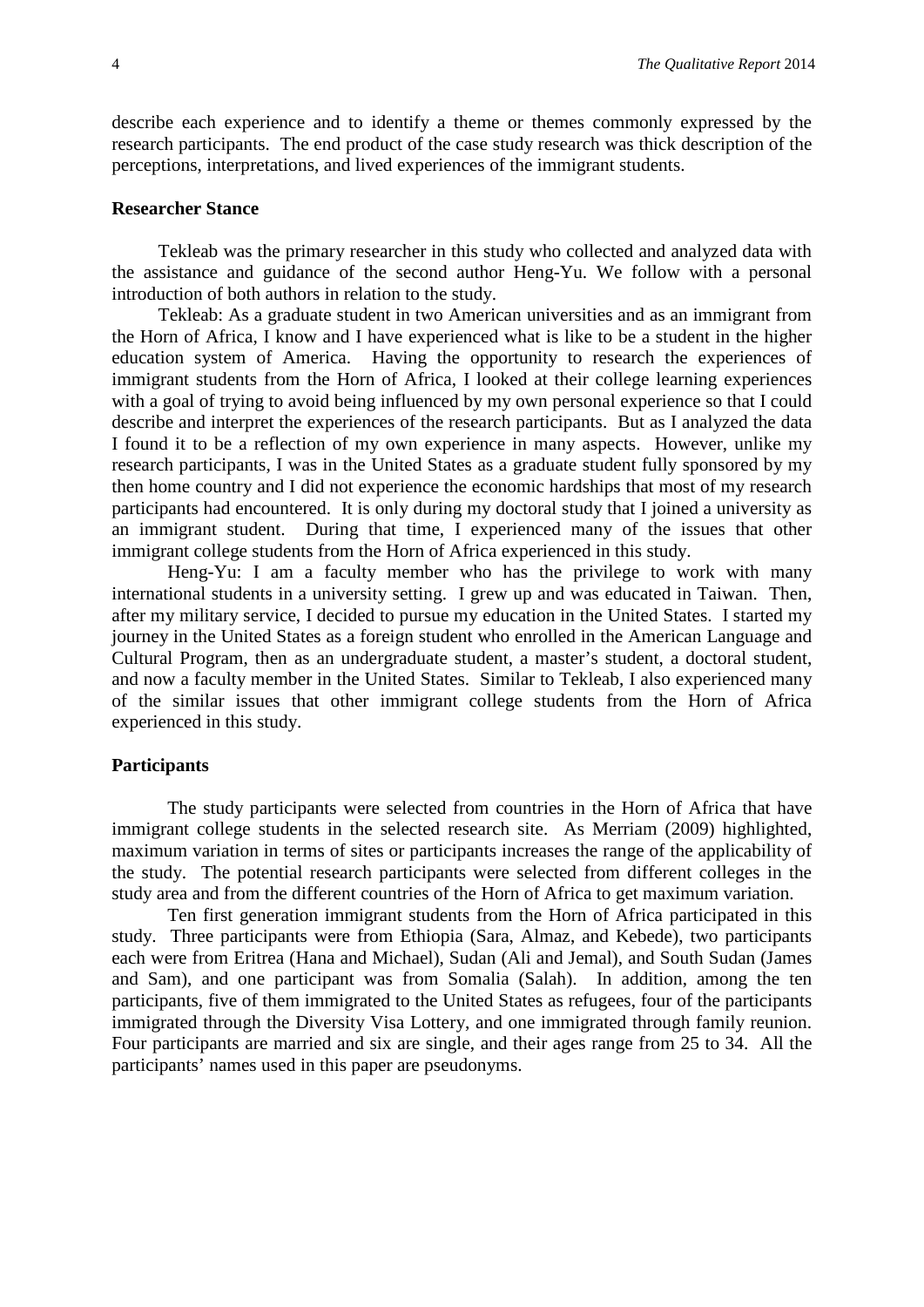#### **Methods of Data Collection**

Three data sources:

- 1) questionnaire,
- 2) interviews, and
- 3) observations were used in this study.

#### **Questionnaire**

A questionnaire is a printed form that participants fill out in a study. Questionnaires are useful in capturing participants' experiences, opinions, values, and interests (Gall, Gall, & Borg, 2008). The questionnaire was created by both authors to answer the research questions. The 20-item questionnaire was given to each participant to complete first, then the questionnaires were collected and analyzed. The information collected using the questionnaire was used to describe the participants' demographic and background information. Questions such as participant's age, gender, marital status, and country of origin were asked.

#### **Interview**

Qualitative research describes and presents multiple views and this is done through interviews that one uses to collect perspectives about an issue from different participants of the research (Stake, 1995). The first author developed the initial interview questions and finalized them with the second author. The interview questions contained 20 open-ended questions so that respondents would have opportunities to explain their experiences in totality. Sample questions such as "What challenges did you face in your college learning experience in the United States?", "Whom do you ask for help?", and "What do you do when you face some difficulties in your study?", "What does your relationship look like with your teachers and peers?", and "With whom do you socialize?" were asked. In this study, we used the one-on-one interviews and all the interviews were conducted in English. Each participant was interviewed two times and each session of interview lasted approximately 45 to 60 minutes.

#### **Observation**

Observation is another tool that we used in the data collection. A skilled researcher, observing systematically can collect reliable data by paying attention and describing what is observed (Creswell, 2007; Merriam, 2009). Thus, wherever we had the opportunity during the interview, we carefully observed and recorded participants' way of life, artifacts they keep and use, and music they listen to. Stake (1995) also asserted that observation leads the researcher towards a better understanding of the case, making the finding more concrete. Therefore, how each participant reacts to the interview questions in terms of body language was also observed and recorded**.**

#### **Procedure**

In this study, criteria for selecting a case is that the case must be a first generation immigrant student from one of the countries of the Horn of Africa who is attending an undergraduate college in the United States. Thus, we used the criterion sampling to identify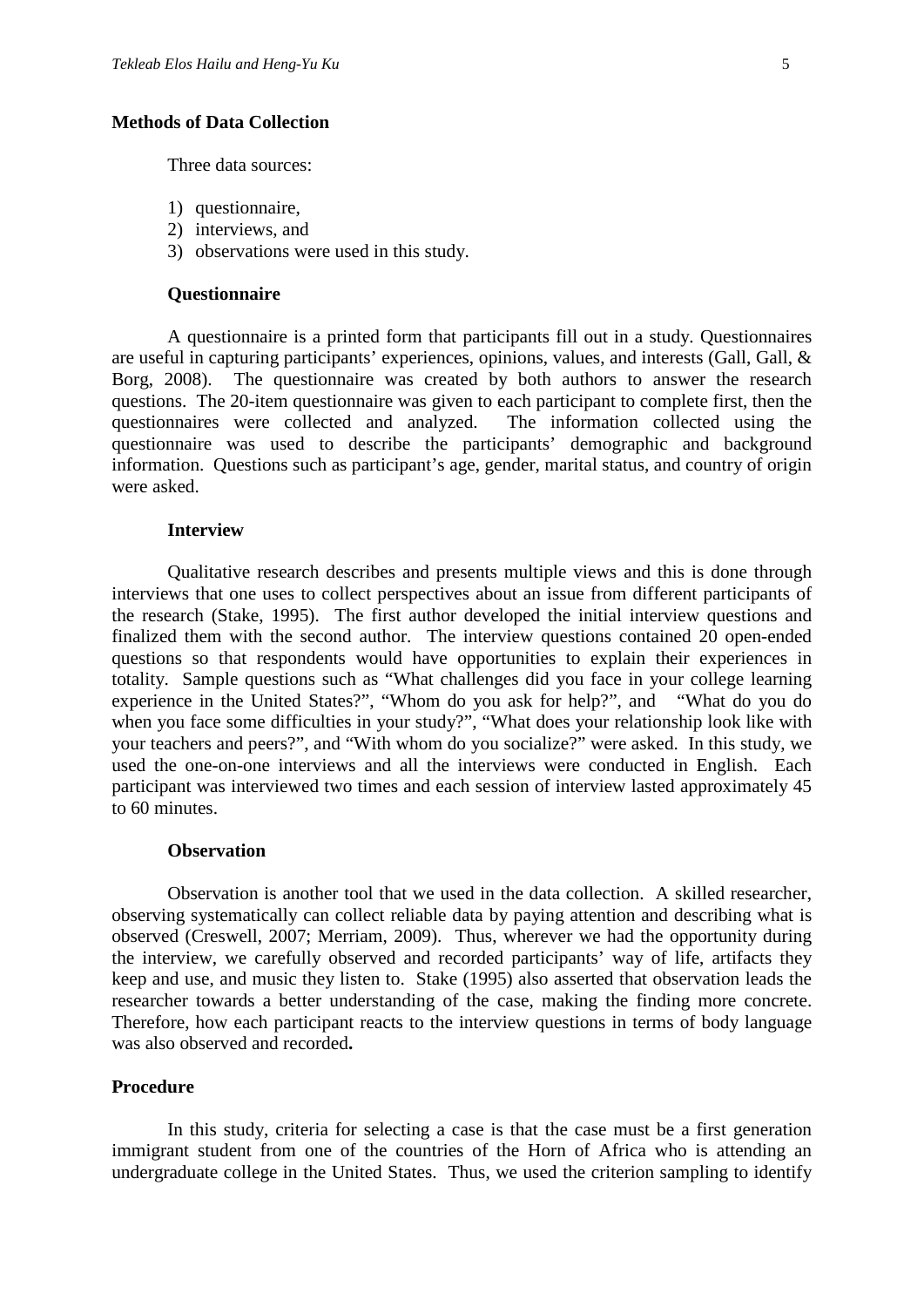potential participants. The cases of interest were identified and included through snowball sampling. Snowball purposeful sampling involves identifying a few key informants that meet the criteria established for selecting research participants. After the Institutional Review Board approved the research plan, we identified and selected the first two participants. We requested these two participants to refer other immigrant students from the sub-region that they know. As the result, eight more first generation immigrant students from the Horn of Africa were selected and included as participants.

All the participants signed the consent form first and then scheduled time with us to fill out the questionnaire. The whole interview process took about three months. The interview was conducted at two different occasions with the participants and each interview session lasted 45 to 60 minutes. The interviews were tape recorded first and then transcribed verbatim. Each recorded interview was transcribed before the next interview was conducted. The field notes taken during each interview were compared against the transcribed notes and this helped us visualize the interview process and improve the next interview (Wolcott, 2005). Then the transcribed and compiled information was given to each participant to check for accuracy. Information collected through observation was recorded on the field notes and was organized following each observation episode.

#### **Data Analysis**

Data analysis is a process of making meaning or sense out of the data collected (Creswell, 2007; Stake, 1995). To make sense out of the data, we described, classified, and interpreted the information collected from the participants. The interview questions are grouped into two parts, each part answering each of the two research questions. We categorized the data into groups based on the transcripts of the interview questions. In data analysis, we deconstruct the information and we give meaning to the parts considered important (Stake, 1995). We also looked for relationships between the different parts. Individual experiences of each participant were first analyzed and interpreted, and then each of the experiences that fit with each other was aggregated.

In order to validate the final data, we also used triangulation, member checks, and thick description as Merriam (2009) suggested. The triangulation was done by using different sources. For member checks, we asked for feedback on participants' interpretation of the interview results. Finally, to address thick description, we described the research participants, their perceptions and interpretation of the challenges they face, and the strategy they use to prevail in detail quoting verbatim from their interviews, questionnaires, and observations. We obtained an Institutional Research Board (IRB) approval from our university to conduct the research and collect information from the participants. We followed the IRB guidelines closely and respected the rights of the participants. We included the information that they agreed we can include and we showed them what we observed.

#### **Findings**

Based on the major emphasis that each participant provided in the questionnaire, during the interview, and our personal observations, a number of clustered ideas under each of the two major themes emerged.

#### **Challenges and Difficulties**

The participants mentioned a number of challenges and difficulties they encountered in the United States and the colleges they attend. Among these are language difficulties (Ali,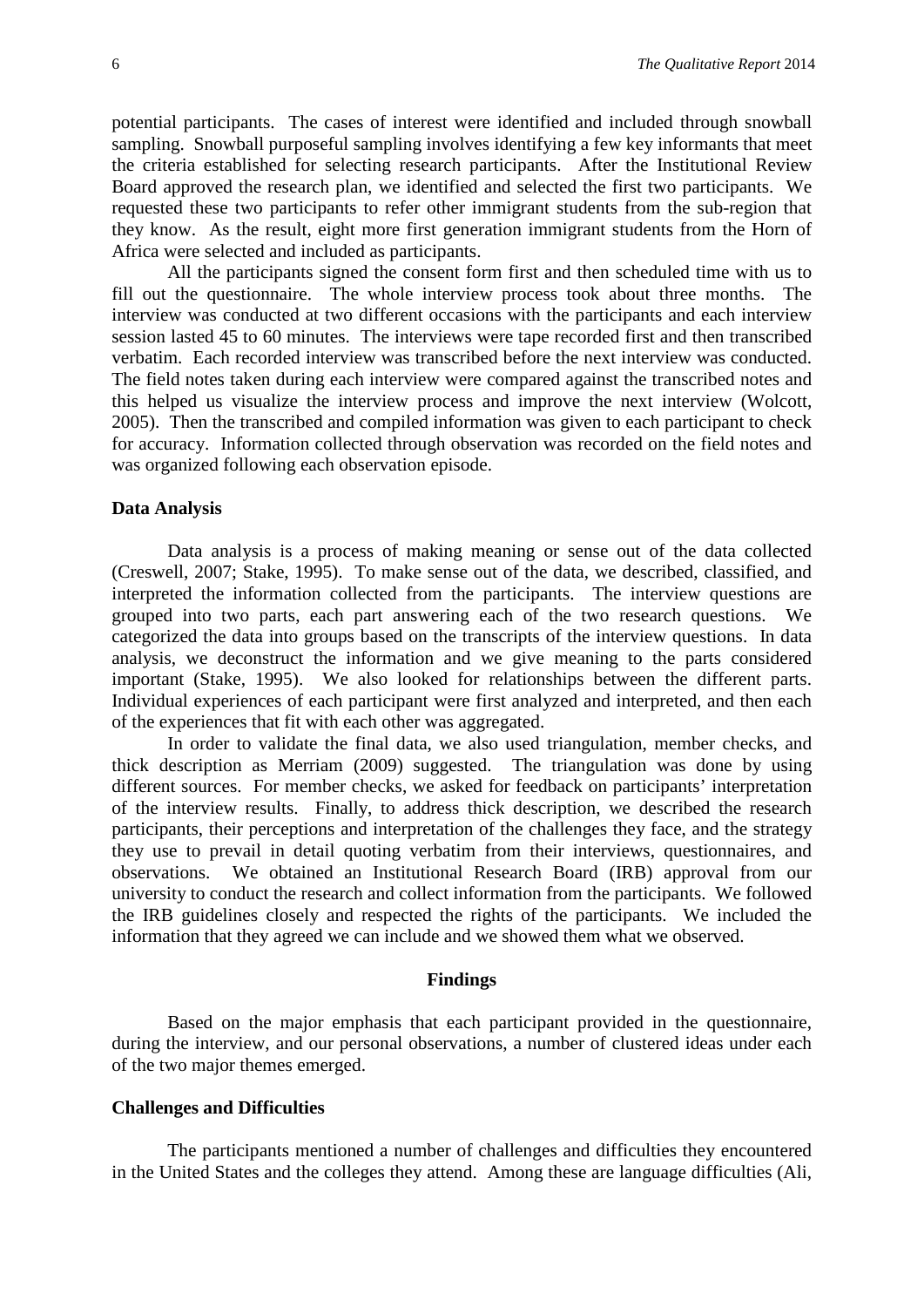Jemal, Sam, Almaz, Kebede, Sara, Michael, and Salah), financial problems (Ali, Jemal, James, Kebede, Sara, and Hana), lack of culture awareness (Jemal, Sam, Almaz, Kebede, and Salah), time constraints (Ali, Jemal, James, and Michael), and inadequate guidance (Jemal, Sam, Kebede, and Michael). In the following, a few excerpts directly quoted from the participants are presented.

#### **Ali's story**

Ali explained the challenges and difficulties he encountered in his learning endeavors and life as:

English language was one of the problems I had when I came to the United States and in my school experience. In Sudan, Arabic was the medium of instruction. The other problem I had was financial issue to pay for my tuition fee, to help my family, and for living expenses. Time constrains to go to school and to work was another issue affecting my academic performance. (This indicates language difficulties, financial problems, and time constraints)

# **Jemal's story**

Jemal extensively discussed the challenges and difficulties he encountered and any immigrant may encounter as a student in a new system and environment. He narrates his experience and possible scenarios other immigrants may face as:

In my country, the medium of instruction is Arabic. Thus, English language was one of the difficult things I encountered in the beginning. The other problem was financial issue. Other difficulties I encountered included the examples given in the classroom which are all from the American context only. The accent and the slangs were difficult because they were cultural and I do not have them in my culture. In addition, for an immigrant student to catch up with the mainstream students, he/she has to study three to four times more because of the language problem and the newness to the teachinglearning system. This creates a lot of challenges to the immigrant student financially and time wise. (This indicates language difficulties, financial problems, lack of culture awareness, and time constraints)

The other problem Jemal mentioned was lack of guidance from the college he attended. He said, "I wanted to study computer science and then I changed a couple of times. I finally ended up studying accounting and this is mainly due to lack of guidance in the college for immigrant students." (This indicates inadequate guidance)

# **James' story**

as:

James explained concisely the problems to an immigrant student in the United States

Here I work, I go to school, and I support my family and myself, pay my rents and tuition fee. At one time a non-profit organization helped me pay part of my tuition fee but now it is closed. There is always money and time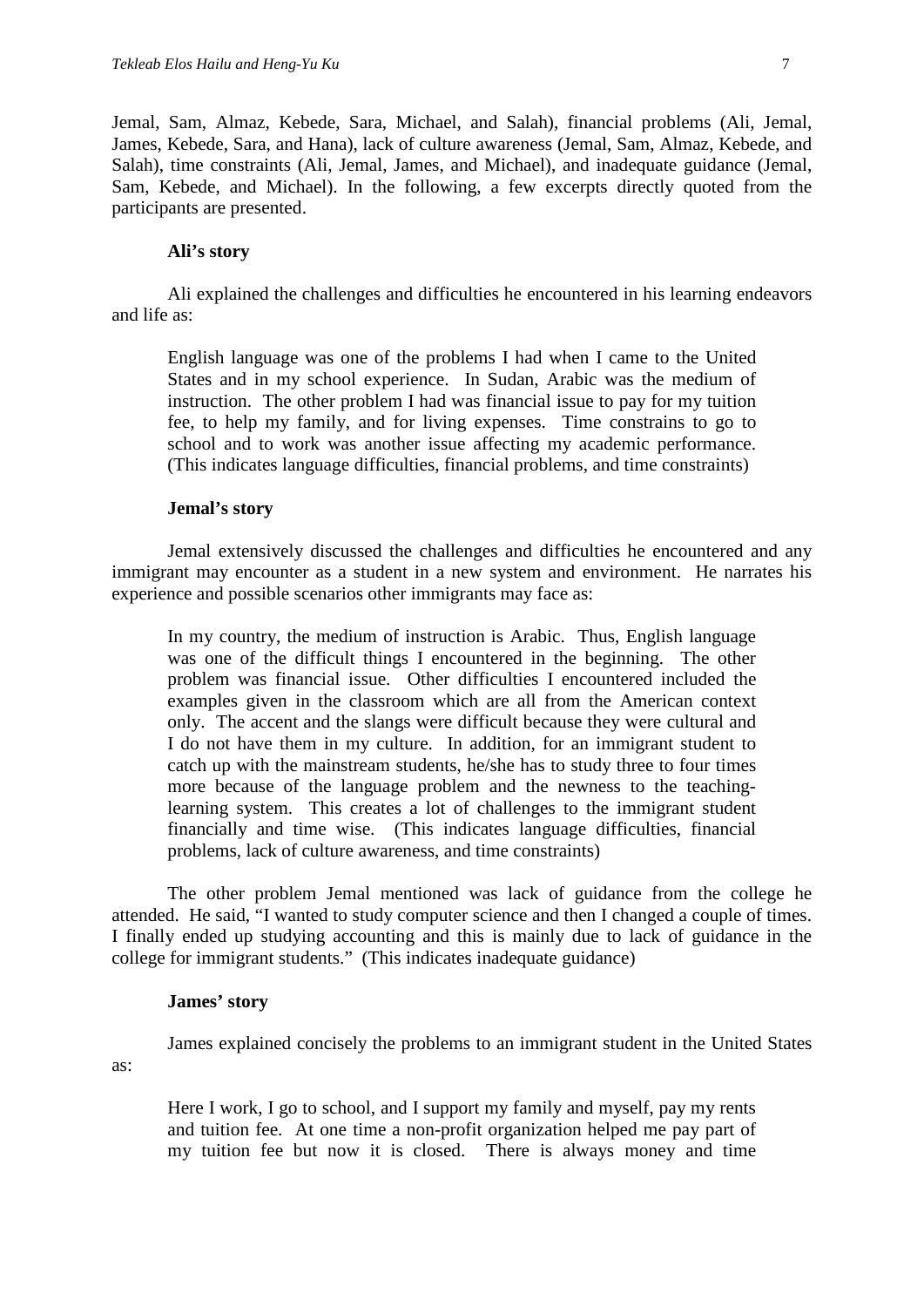constraint. Life is very difficult… (This indicates financial problems and time constraints)

#### **Sam's story**

Sam raised and highlighted many challenges he faced and other immigrant students may be facing. He narrated the challenges as:

One of the problems I faced when I came was learning the electronic devices. The other problem was the accent. Adjusting to the new environment, learning the culture, and learning the new learning materials were a challenge. The other difficulty is many immigrant students remain frustrated even after graduation because they do not get jobs and this worries me. Lack of proper guidance of what to study and what fields have good job market affects immigrants. (This indicates language difficulties, lack of culture awareness, and inadequate guidance)

#### **Almaz's story**

Almaz narrated her experiences and the challenges she faced in the college she is attending in the United States as:

At first how to use the technologies and how to effectively communicate using the English language were challenging. I had to learn what is correct culturally and it also takes me longer time to understand the learning material compared to the mainstream American students. It takes me more time to complete my assignments and class works compared to those born here. Classroom discussion is challenging because you need to know what you say is culturally appropriate. (This indicates language difficulties and lack of culture awareness)

#### **Kebede's story**

Kebede also recounted a number of fundamental challenges and difficulties that he encountered in the following manner:

I had a problem adapting the United States' college teaching-learning system, the social interaction, and I had financial problems. Here, the accents and the slangs are difficult and the examples they give are also what I did not know. Adapting the way of life in here and making friendship with people was another problem. I have had a hard time to express my ideas in a way they can understand me using the English that I know. Therefore, I remain quiet. I also remain quiet because I do not know what is offending and what is not, because I do not know the culture. Also, the English as Second Language (ESL) instructors are not trained teachers. They just speak the language and what they teach does not help much to improve the English language for immigrant students. (This indicates language difficulties, financial problems, and lack of culture awareness)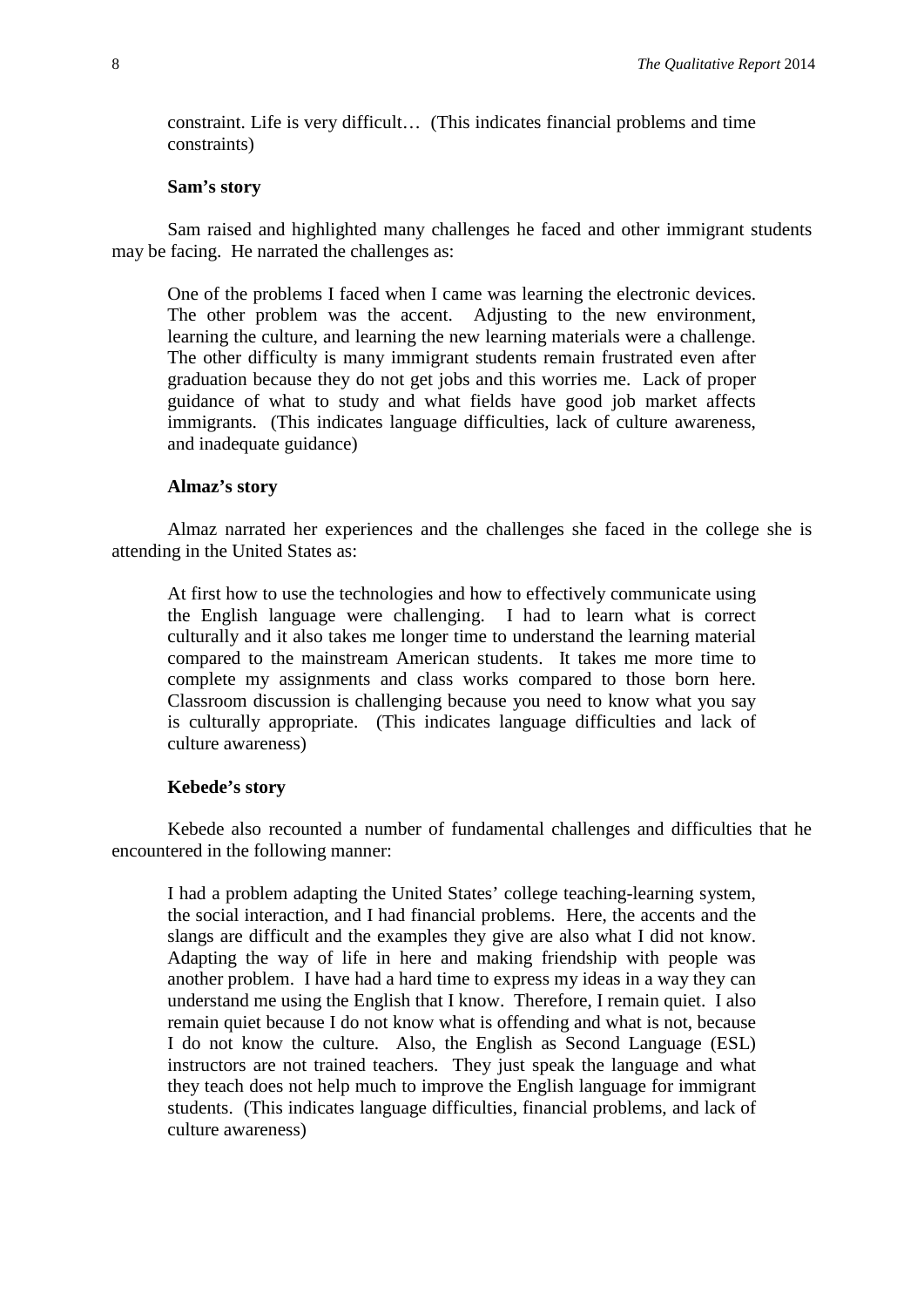Kebede also stated, "In my culture we follow our elder brother, our father, or our friend, but here they know from childhood what they want to do and what they want to be." This is another problem related to the insufficiency of guidance to immigrant students in the colleges. (This indicates inadequate guidance)

#### **Sara's story**

Sara attested the challenges and difficulties she faced in her college learning in the United Stated as:

Education here is very expensive. To pay all these expenses one has to work fulltime and sometimes overtime creating time constraint. I do not have any English problems except the accent and slangs some use. Sometimes because of the accent difference they keep on asking you 'what?' and this create uncomfortable feeling among the immigrant students. Some instructors get fed-up with students that have accent. This really causes discomfort among the immigrant students. (This indicates financial problems and language difficulties)

#### **Hana's story**

Hana thinks that non-academic responsibilities can negatively affect immigrant students' learning experiences. She explained these responsibilities as:

The courses are not very hard but there are other responsibilities that affect the learning, such as paying tuition fee and other bills. At home there are no tuition fees and you get support from family and the only thing you do is go to school as a student. (This indicates financial problems)

#### **Michael's story**

as:

Michael detailed the problems he encountered as a first generation immigrant student

The English language courses are not enough to prepare the immigrant students. The English language was one of the difficulties I had, and I had to study more hours to come to the same level with other students. Time is one of the difficulties that hinder me to fully use the available help and resources. Getting the right information and guidance is not easy for the first generation immigrant students. (This indicates language difficulties, time constraints, and inadequate guidance)

#### **Salah's story**

Salah described the challenges he encountered extensively as:

During the first few months the language, the accent, the new environment were making me feel that I lost something. Particularly girls wearing miniskirts and sitting near you was something I had no imagination. In my culture it is unthinkable to see a female's thighs open and this made me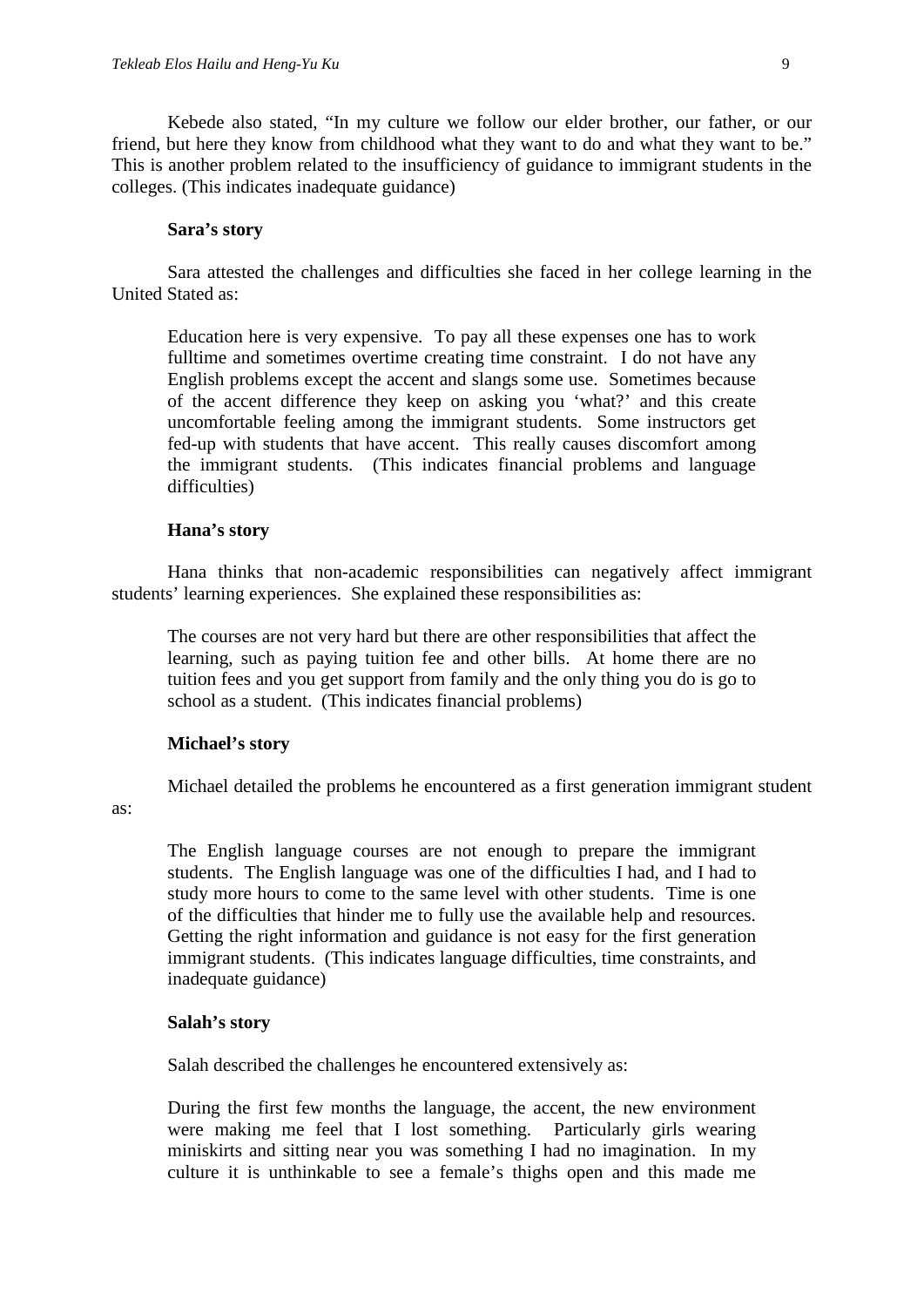uncomfortable in the beginning. The language, particularly the students' accent, was very difficult. (This indicates language difficulties and lack of culture awareness)

#### **Coping Mechanisms and Strategies**

The coping mechanisms that the first generation immigrant students from the Horn of Africa use to overcome the challenges and hurdles include socializing with classmates (Sam, Almaz, Kebede, Hana, and Salah), socializing with people from their own counties (Ali, Jemal, James, Almaz, Kebede, and Hana), ignoring or denying anything that causes them discomfort (Ali, Jemal, Sam, Sara, and Hana), and attending college events (Hana, Michael, and Salah). A few direct quotations from the participants are presented in the following to highlight some specific experiences.

#### **Ali's story**

Ali narrated his strategy of how to avoid things that he does not like and with whom he associates as:

I do not attend social events in the college because they use alcohol and other stuff and I do not like these. I have a different perspective to such stuff from the other students. So mostly I socialize with my country people and with people in my work place. This way I avoid what I do not want. If someone sees me differently I do not bother. But I do not feel that I am different. It is the problem of the one who see me differently. I just ignore it and I stop bothering about it. (This indicates socializing with people from their own counties and ignoring or denying anything that causes them discomfort)

#### **Jemal's story**

Jemal commented that he did not experience discrimination from most of the people that he came across. However, he stated that with those who show discrimination, he acted as if they are not doing any discrimination. He said he acted as if he did not see what they are doing, or as if he did not understand their acts. He said, "I did not face much discomfort with most people in terms of discrimination. For the few who try to show and make you feel the discrimination, I ignore what they do." To avoid any feeling or experience of discrimination "I socialize with my community and with people neighboring Sudan. I try to stay away from some American culture." (This indicates socializing with people from their own counties and ignoring or denying anything that causes them discomfort)

#### **James' story**

James uses the strategy of grouping himself and socializing with people from his own country. He also entertains himself by listening to music from his country. He expressed his strategy as, "I feel more comfortable at home with friends because we speak the same language and we have the same culture. I do not socialize or go to any event in the college. I listen to the music from my country so that I could remember my culture." (This indicates socializing with people from their own counties)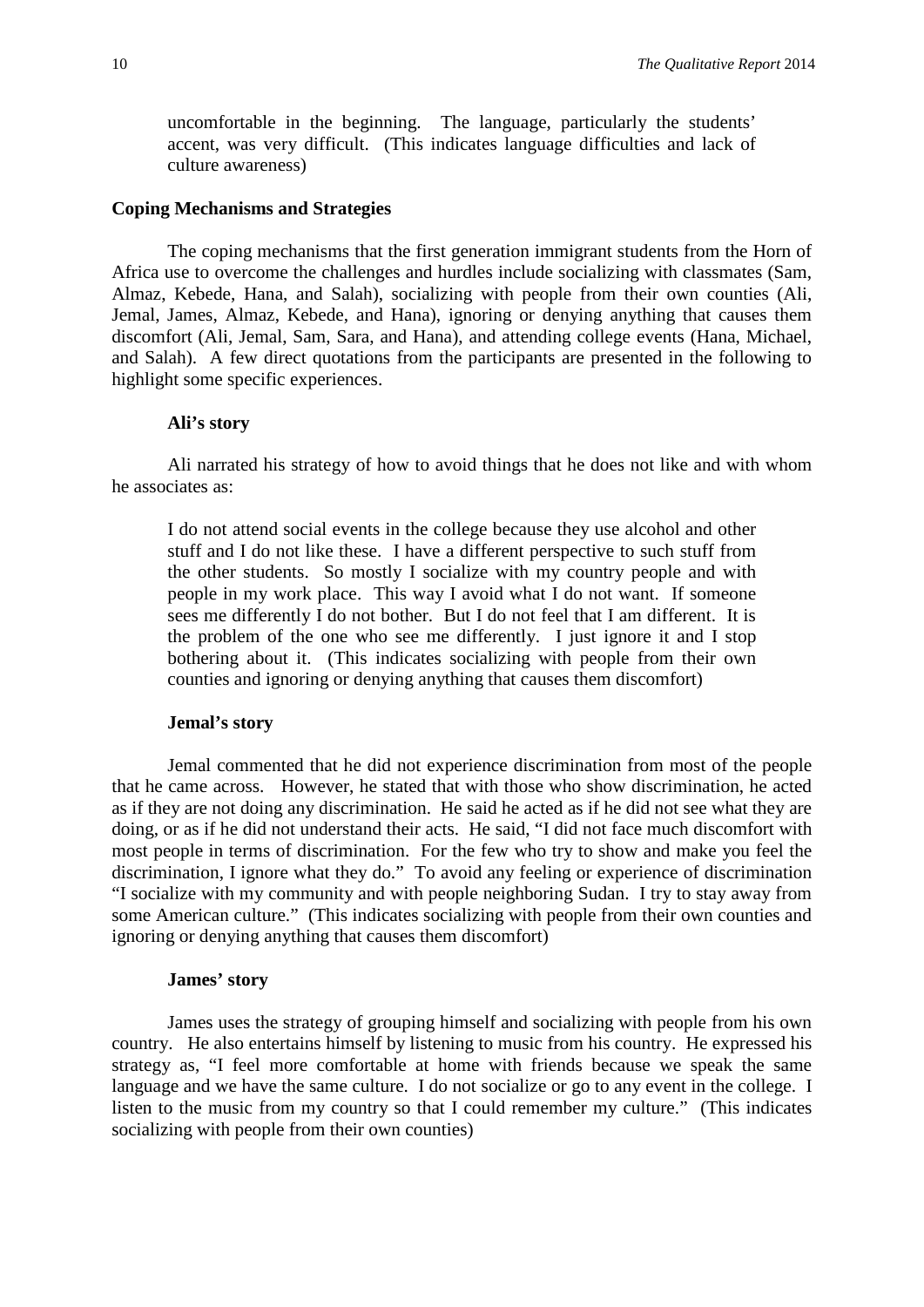#### **Sam's story**

Sam described the mechanism he uses to avoid any discomforting situation in terms of a few strategies. The strategies he uses are interaction, association, or ignoring whatever he sees or feels. Sam said,

I interact with my classmates and they are eager to learn my culture. It is an interaction while in the classroom. Whenever I have any discomfort in school and in work place, I do not give it attention. People develop different perception on you depending, for example, on your accent. I avoid those who do so and also avoid any negative thing from my mind. (This indicates socialize with classmates and ignoring or denying anything that causes them discomfort)

#### **Almaz's story**

Almaz uses certain strategies to overcome her perceived challenges. Almaz said "I socialize with my country people and also with people in the place where I work." But concerning her relationship with her peers, she said that "I do not have close contact with my peers; it is only with those whom I take a course with that I sometimes ask specific question about the course", and with the time constraint she said "I do not attend social events in the college due to time constraint and I feel the classroom interaction is enough to learn about the culture." (This indicates socialize with classmates and socializing with people from their own counties)

#### **Kebede's story**

Although Kebede already indicated that it is difficult to have friends from among his classmates, he remains open with his classmates whenever he meets them in the classroom. Kebede said, "Some of the classmates tell me very good things like what you see on the wall." Some of the vignettes on the wall read as, "We got unique perspective of the world, I love your accent" and "Since you came from a different culture you brought something to the class. Nobody would bring it otherwise." Being open and telling his classmates about his culture and talking without being embarrassed about his accent were some of the strategies that Kebede used to have good relationship with his classmates. Otherwise, he stated that, "My relationship is with Ethiopians. It is only in the classroom that I have relationship with the Americans." Another strategy he tried was to improve his English and learn about the American culture. He stated it as, "I requested an English language instructor to group the immigrant students with willing Americans so that we can interact, learn the culture, and improve our English." (This indicates socialize with classmates and socializing with people from their own counties)

#### **Sara's story**

Sara indicated in the interview that she balances what she does to the extent that it is required to serve the purpose. Sara mentioned,

I do not attend any social event in the college because I work fulltime and go to school fulltime. Sometimes by looking at you and knowing that you are not one of the students from the mainstream American students, you see it from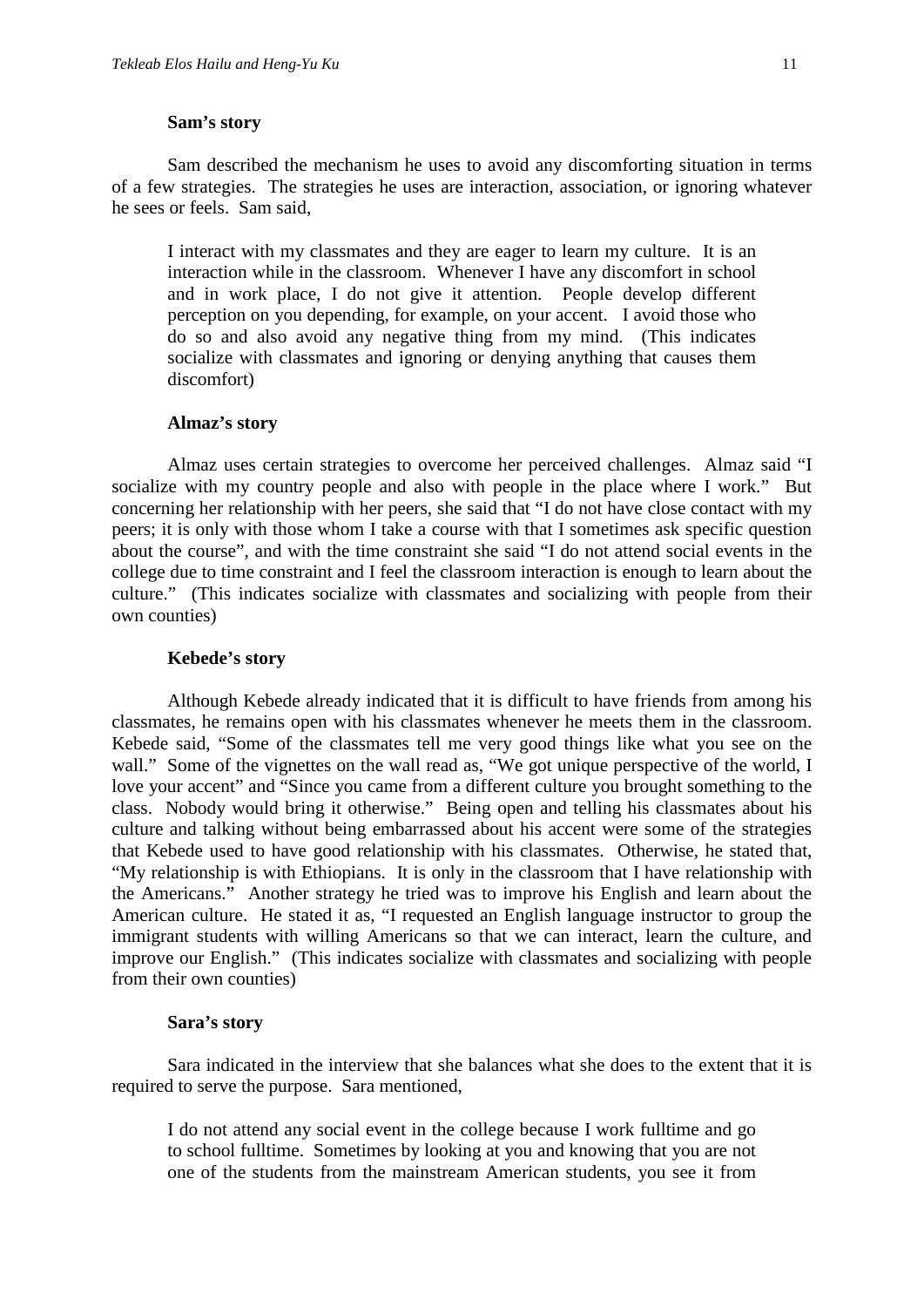their reaction that they do not want you in their group. But I just ignore such things and if I have to do it, I do it and join the group. (This indicates ignoring or denying anything that causes them discomfort)

#### **Hana's story**

Hana uses the following strategies that go along with her own characteristics and narrated them as,

I have good relationship with my classmates and I communicate with many people. I am an outgoing person. Concerning instructors, there are a few of them that show unacceptable characteristics on the immigrant students with certain accent, and immigrant students stay away from them. I also stay away from such instructors. I do not bother what they say about my accent and I communicate with different people even if I know that I have a different accent. But most of the time I socialize with people from my country. I attended a social event in my college and was helpful to know many people. The African-Americans are helpful and I shared with them about situations and cultures in Africa. (This indicates socialize with classmates, ignoring or denying anything that causes them discomfort, socializing with people from their own counties, and attending college events)

#### **Michael's story**

Michael, like the rest of the first generation immigrant students in this study, employs certain strategies that would help him overcome any problem in his college learning and his social life. He said, "Once the students I tutor see and understand that I can help them, then a good relationship develops between us." Michael also mentioned although he attended some social events in his college but there are things he does not like that go on in the social events. He explained these as:

I attended some social events in the college. Some were good and helpful to meet with people but there are many things that I did not like also. These were like partying, dancing, the use of alcohol and other stuff in a school compound. (This indicates attending college events)

#### **Salah's story**

To avoid any discomfort and bad feeling that may come from being alone, Salah tried to be friendly to many people using different strategies. He explained that "My relationship with my peers is good. I also socialize with many of them - Americans and others. But I do not do what the American students do, like drinking and smoking." Salah also explained that he participated in some social events in his college as, "I have attended a few social events in the college like the international day and they were helpful to know other students." (This indicates socialize with classmates and attending college events)

#### **Discussion**

The results revealed that language difficulties, financial problems, lack of culture awareness, time constraints, and inadequate guidance are challenges the first generation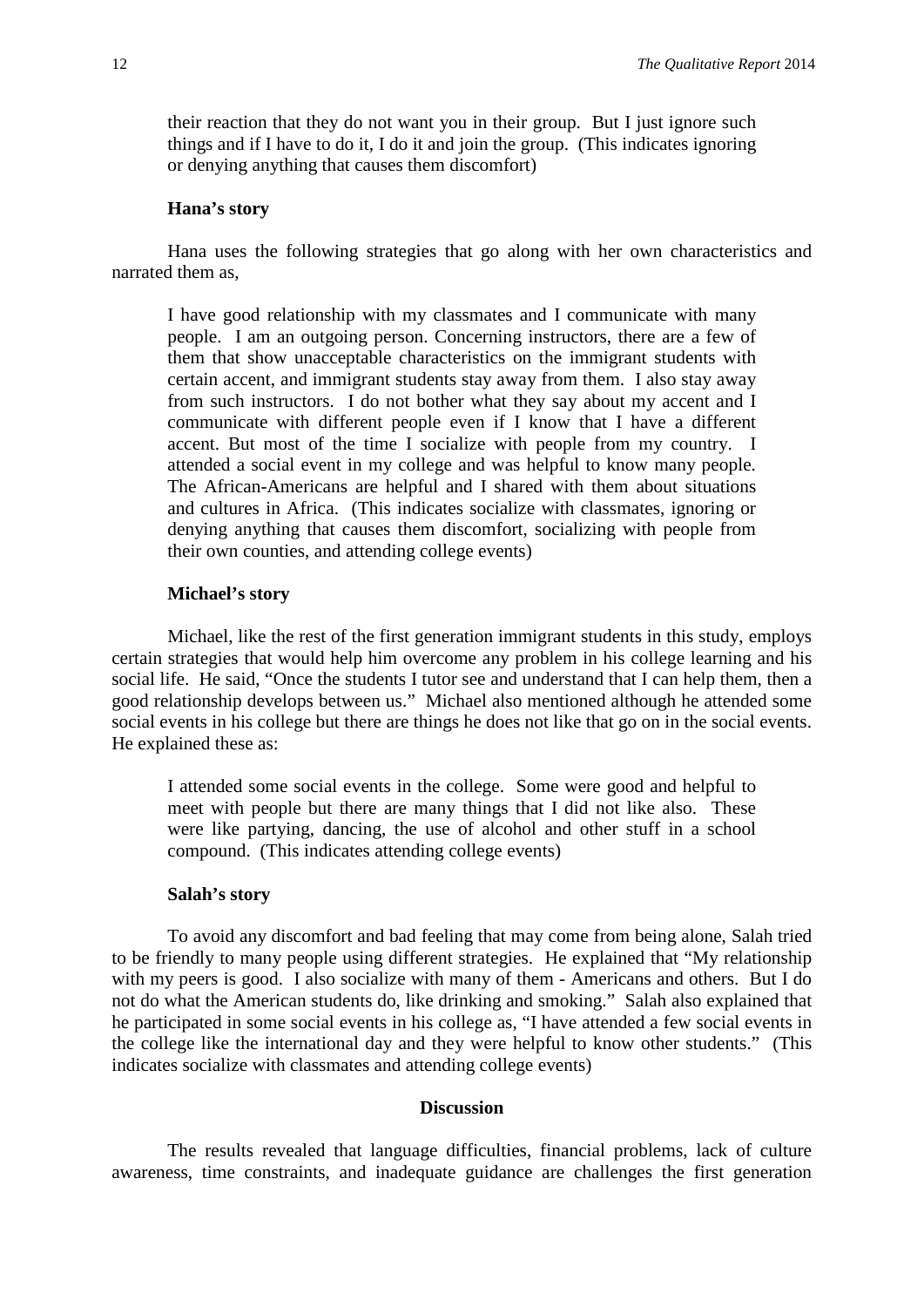immigrant students from the Horn of Africa encountered in their college learning in the United States. In addition, these students employed certain strategies, such as socializing with classmates, socializing with people from their own counties, ignoring or denying anything that causes them discomfort, and attending college events to overcome the difficulties they encounter.

#### **Challenges and Difficulties**

All the participants are responsible for themselves and their families in the United States and back in their home countries. Therefore, they have formidable sets of tasks – going to school, finding jobs, working part-time, learning English that would help them to be competitive in school, learning the new culture, keeping in touch with their previous relationships, and establishing new social ties. Oikonomidoy (2011, p. 26) accentuated that "Immigrant students are struggling to learn a new language, a new educational system, and a new culture while simultaneously filtering out the influences that interfere with being successful academically." Similar to the international students who study in the United States that Ku, Lahman, Yeh, and Cheng (2008) and Birnbaum, Cardona, Milian, and Gozalez (2012) documented, the first generation immigrant students from the Horn of Africa also face a number of issues in the classroom and outside the classroom. Among these are unequal treatment, language barrier, lack of social and financial support, inhospitality from American students and faculty, and cultural shock. These create stress and frustration among the first generation immigrant students as they do to international students. Such stresses could also result into disruption of their education.

One major challenge as reported by all the participants is the English language in the colleges they attend in the United States. Colburn and Nguyen (2012) argued that students must first understand the words the instructor speaks, and the instructor must enunciate clearly and avoid using idioms or colloquial terms in the classroom learning. The difficulties immigration students had in spoken English coupled with the slow reading pace were other challenges that kept them quiet and passive in the classroom activities. The slow reading pace was a major factor that forces them to spend a lot of time, three to four hours more than the mainstream American students, in doing their assignments and studies. Thus, being less proficient in the English language was one of the challenges the participants of this study confirmed. Many of the participants indicated that learning English was one of their goals when they immigrated to the United States. They know that their academic success and positive social relationships are contingent to their English proficiency. Suárez-Orozco, Suárez-Orozco, and Todorova (2008) reported that the participants in their study thought that learning English was important to them and was helpful to be successful. Thus, problems in English language proficiency act as sources for other challenges related with learning and social relationships.

For financial support, most of the participants indicated that there are loans and occasionally grants but no scholarships. Scholarships are mainly offered in high schools and the students come with the scholarships from their high schools thus immigrants do not get such chances. Jiménez (2011) asserted that non-refugee immigrants do not receive federal funding or other funding for integration programs. In addition, according to Orfield (2005), "access to college has been increasingly threatened by large increases in tuition, reduction in state and federal resources, more intense competition for college space, and growing economic inequality in the country" (p. 4). This is another example of the myriad problems that first generation immigrant students from the Horn of Africa face in the United States. Therefore, to be able to cover the tuition fees and other expenses, most of the immigrant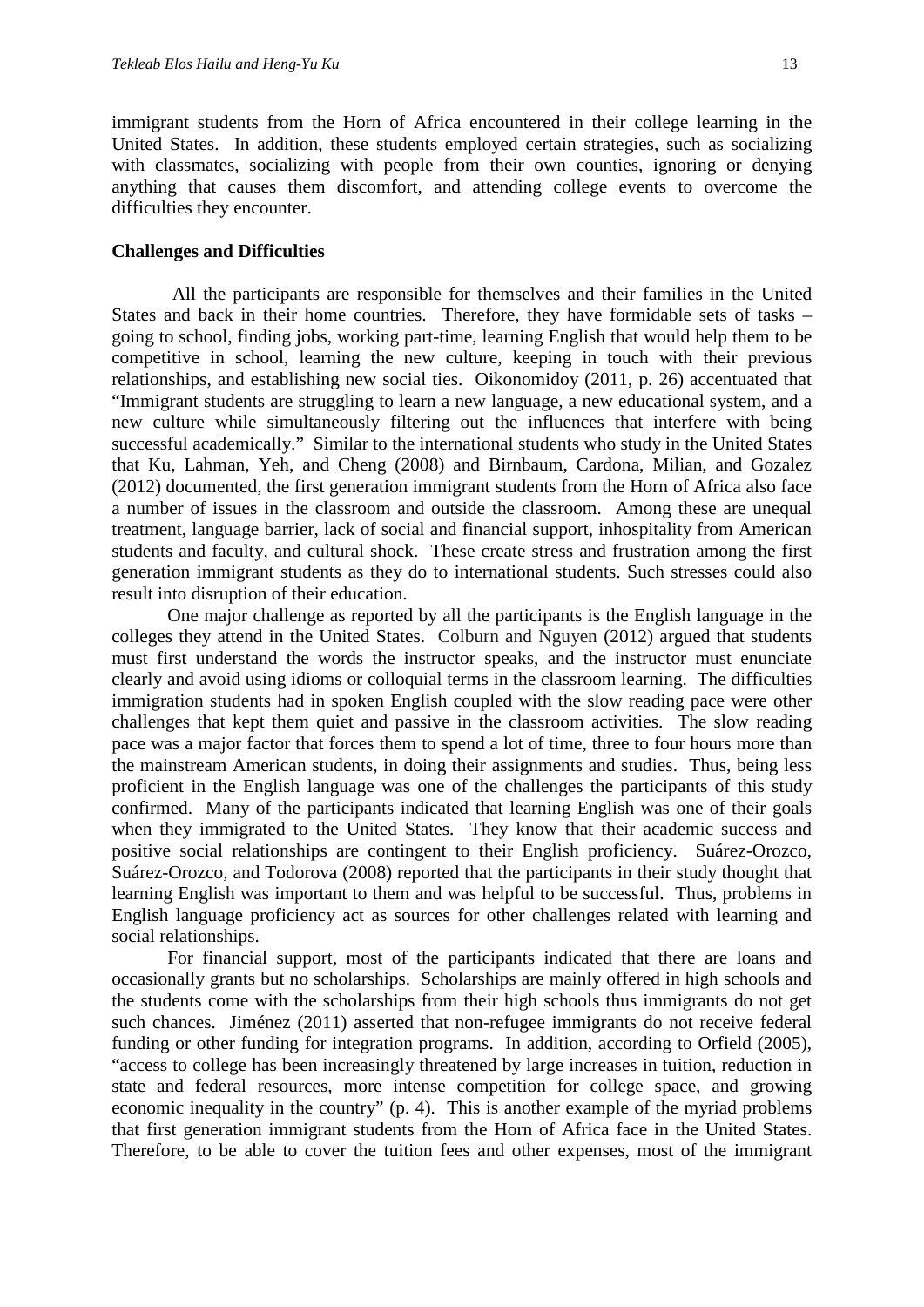students have to work fulltime and even overtime. This then results into other chains of problems like time constraint, poor academic performance, etc.

Lack of cultural awareness and congenial relationships with their peers and educators also negatively affect their academic performances. Kurlaender and Flores (2005) contend that there are a number of factors that contribute to racial disparities in college attainment. They list these factors as, "chief among them are academic support, encouragement, and positive collegiate experience" (p. 27). Suárez-Orozco, Suárez-Orozco, and Todorova (2008, p. 43) also documented that, "social relations provide a sense of belonging, emotional support, tangible assistance and information, guidance, role modeling, and positive feedback." The immigrant students could also learn the language and culture of the host society from their peers, changing the status quo as Gorlewski (2011) argued. Their inclusion and involvement would also empower them to be solution finders rather than dependents on solutions from others. The first generation immigrant students lack these cultural awareness and congenial relationships, and to compensate what they lack, they associate and socialize with people from their home countries.

Furthermore, lack of guidance and lack of relevant information are other factors that add to the difficulties of the first generation immigrant students from the Horn of Africa. "In several cases, immigrant students reported that academic advisors had a negative influence on their academic adaptation by sending a signal of negative or discouragement" (Kim, 2009, p. 20). Common among the responses to the issues of guidance and information were, as Kebede stated, "I do not go to the academic advisors because they ask you back the question you want them to answer and they do not give you complete information."As Obiakor and Afoláyan (2007) attest, there is lack of multicultural training of school personnel and this negatively affects the help they provide to immigrant students. The importance of the guidance and the provision of timely and pertinent information to the first generation immigrant students through people who understand their needs and problems cannot be overemphasized.

# **Coping Mechanisms and Strategies**

One of the strategies that immigrant students use as a coping mechanism is by sharing what they know and what they are good at with their classmates. Many participants mentioned they help their classmates in math and science while they also get help from their peers mostly in English. Some participants indicated they occasionally share with their peers about their cultures and countries and their peers loved what they presented. Similar to this, Rong and Preissle (2009) reported that immigrant students bring with them different life experiences and beliefs, cultural communication patterns, languages, and educational traditions. Building on the unique qualities of the first generation immigrant students' knowledge and ability could be a gain for the society at large and the immigrants, rather than concentrating on their deficiencies. As Rong and Preissle (2009) noted citing Goodwin, Genishi, Asher, and Woo (2005), immigrants not only bring many different skills, strengths, and needs to the classroom, but also represent unique histories, cultures, stories, values, languages, and beliefs diversifying the society and making it competitive worldwide. Immigrant students enrich the cultures of their host societies adding to the ethnic diversity (Arthur, 2010).

The participants also pointed out that they mainly socialize with people from their home countries and with people who speak the same native language like them. Although it could be expected as Suárez-Orozco et al. (2008, p. 372) argued that "…youth growing up today are likely to work and network, love and live with people from different national, linguistic, religious, and racial backgrounds…", it does not look to be so with the participants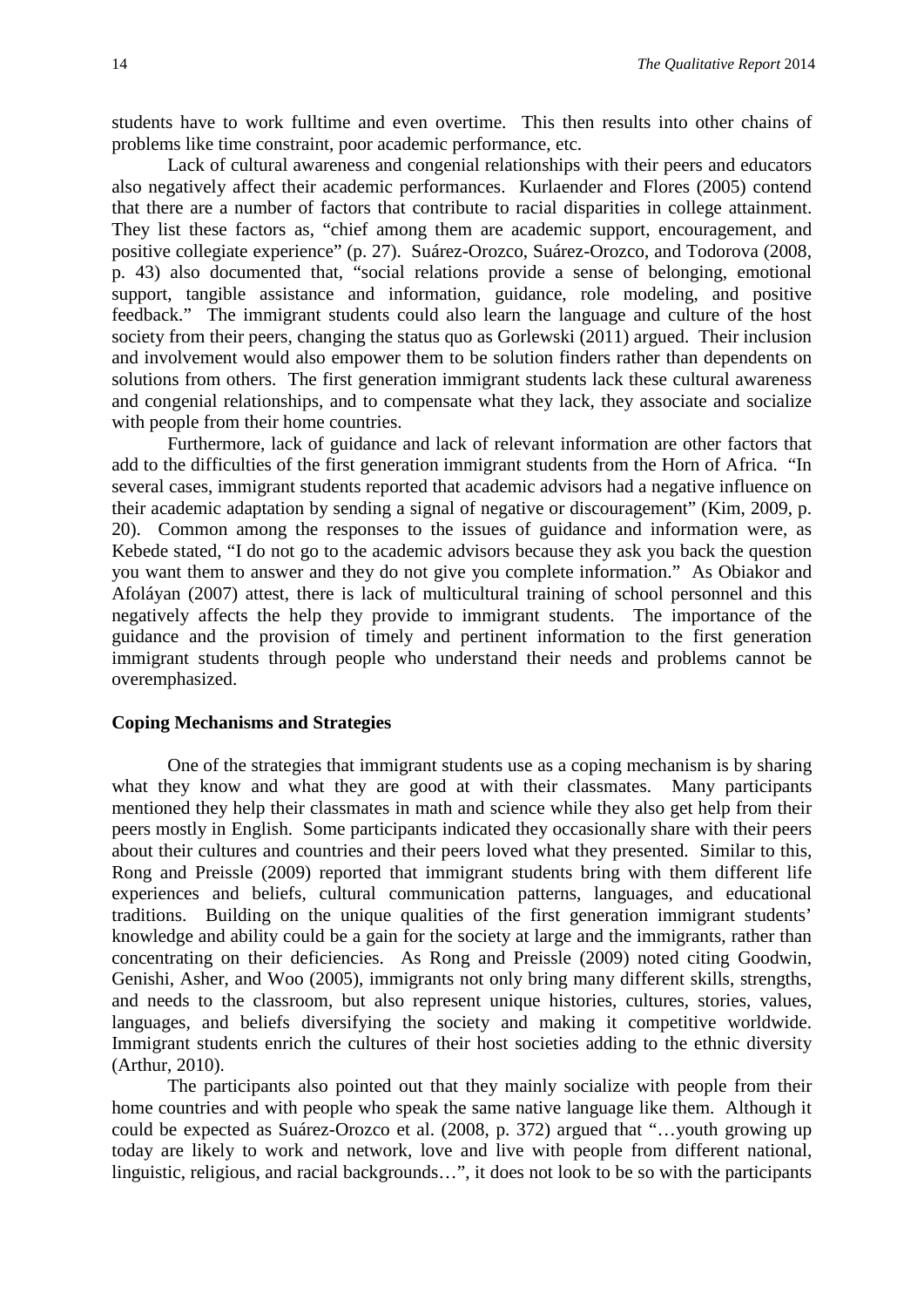of this study. The 'you are not one of us' type of attitude a few educators and others show to the immigrant students, isolates and limits immigrant students to socialize and associate with the people of their home country. Hersi (2012) similarly asserts that immigrant students shield themselves against any adversary by forging and retaining community and family networks, and these networks provide them with social capital and cultural values and traditions.

According to Rong and Fitchett (2008), an atmosphere with positive relationship reduces immigrant students' anxiety and creates positive attitudes towards school, instructors, and peers. When there is no positive relationship and when they feel that they are perceived and treated differently, they ignore what they feel and see as if they do not feel it or see it. This is one of the mechanisms that the participants of this study mentioned that they use. In addition, most of the first generation immigrant students also came with the assumption and information about the dreamland where life is easy, where one can get rich quickly, and where everything is in abundance. But rather than these assumptions, they encounter a tough life, discomfort, and isolation. They do not admit the encounters which are apparent to many others. They know it, yet they act as if they do not know it. When expectations are not met, it becomes easier to act as if they are met. This is one form of denial and it is a defense mechanism.

According to Zerubavel (2006), one form of denial is silence and gives "don't ask, don't tell" as an example. Zerubavel further asserts that the causes for silence as fear, pain, shame, unpleasant encounters contrary to expectation and embarrassment. In silence and denial rather than simply failing to notice something, one deliberately refrains from noticing it or if he/she notices it, acts as if he/she did not notice it. It is refusing to acknowledge something evidently present. The defense mechanisms the participants of this study use against the unwanted internal and external nuisances is by acting as if they are not happening or just ignoring them as if they did not see or understand them. The defense mechanism, thus, serves them as a means for coping.

The major limitation of the study is the sample size and its limit to one metro area. It may not be applicable to the perceptions and experience of other immigrant college students from the Horn of Africa in other parts of the United States. The study is exclusively about the experiences of immigrants from the Horn of Africa in the metropolitan areas of one of the Rocky Mountain States which has its own distinct characteristics in terms of the culture of the people and its own peculiar problems. Thus, what these research participants reflected may not be wholly applicable to other immigrants from other regions of the world learning in colleges in the United States.

#### **Recommendations**

Based on the data we collected from the participants, the following recommendations would help solve some of the problems immigrant students from the Horn of Africa face in the United States colleges.

- 1. Instructors have to live by what they preach. Analyzing the learner and knowing his/her strengths, weaknesses, experiences, and needs will equip instructors to better help their students. This is thus one of the duties instructors should perform to execute their responsibilities effectively and to fulfill what the teaching profession demands.
- 2. Although forging a close relationship with teachers and instructors is not a common practice in the Horn of Africa, immigrant students from the Horn of Africa have to realize that this is not so in the United States.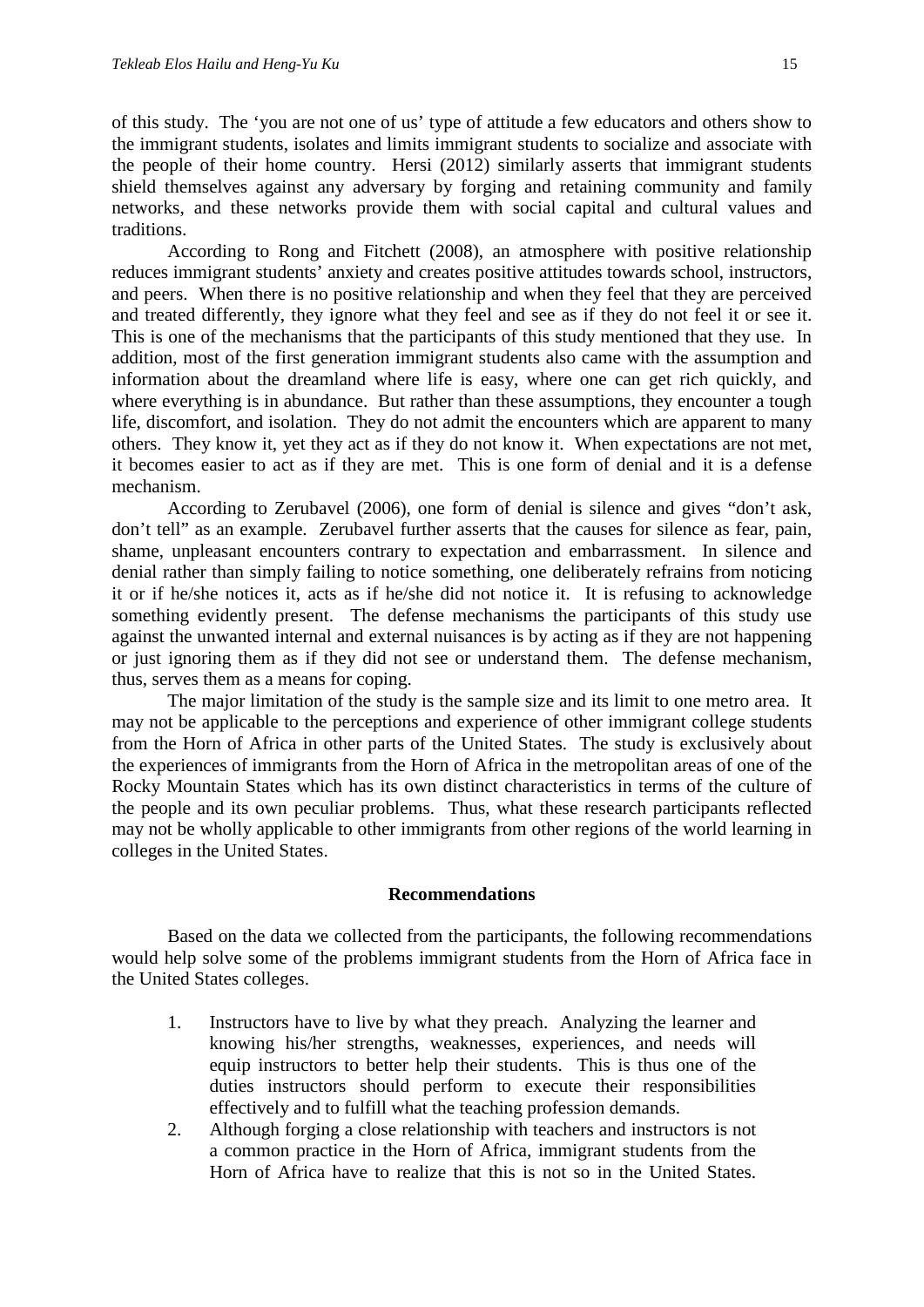Immigrant students could benefit more by having close relationship with their instructors. Creating an assertive, mutually respecting, and positive relationship would be beneficial to the students and the instructors. Instructors could know the immigrant students better and would be able to identify where the students need support.

- 3. Colleges should educate the instructors through timely seminars and workshops about immigrant students and other international students in the college. The instructors should be aware of the cultures, needs, challenges, and strengths of these students whom they will encounter in the courses they offer. This would prepare the instructors to have knowledge about immigrant students in their classes and to be more inclusive and accommodating to all the students.
- 4. Some of the English as a Second Language (ESL) courses should be redesigned considering the needs of immigrant students. One of the main problems immigrant students has is in English. Thus, by redesigning some of the ESL courses and including relevant topics that attract the learners, the needs of the immigrant students could be met.
- 5. Colleges should hire immigrant students as assistants in offices like the international office. Hiring someone knowledgeable about other cultures would better serve the immigrant students and others. This can also help a college to attract more students and to help achieve better results among its students. Colleges have to realize also that immigrant students come with some values, knowledge, and skills particularly in fields like math and science as well as some unique cultures. Colleges have to be able to tap such skills and at the same time help the immigrant students.
- 6. Proficiency in English is a determining factor for success in the United States. Be it in school or at work place, English proficiency is required for success. One has to be able to express himself/herself using the lingua franca. Otherwise, instructors, employers, and the public would judge the individual as if he/she does not know anything no matter how skillful he/she may be. First generation immigrant students have to understand this and strive to improve their English proficiency as fast as they can. Not only in the United States, but also in many parts of the world that proficiency in spoken and written English is a recipe for success.
- 7. Learning how to balance their lives in this multicultural world of the United States is a strategy that successful immigrants follow. It is by being actively involved and not by withdrawing that first generation immigrant students can benefit from this multicultural mosaic of the United States. Negotiating space within their colleges and claiming their voices rather than withdrawing would put them in a better position. First generation immigrant students, by keeping their hyphenated identities and at the same time acculturating the new environment, can help them keep the best of both cultures.

In conclusion, the findings of this study suggest that educators and colleges are not doing enough to understand the past and present lives and academic experiences of the first generation immigrant students from the Horn of Africa. It is the educators and colleges who have direct contact with the immigrants and they are the ones that can better help them. We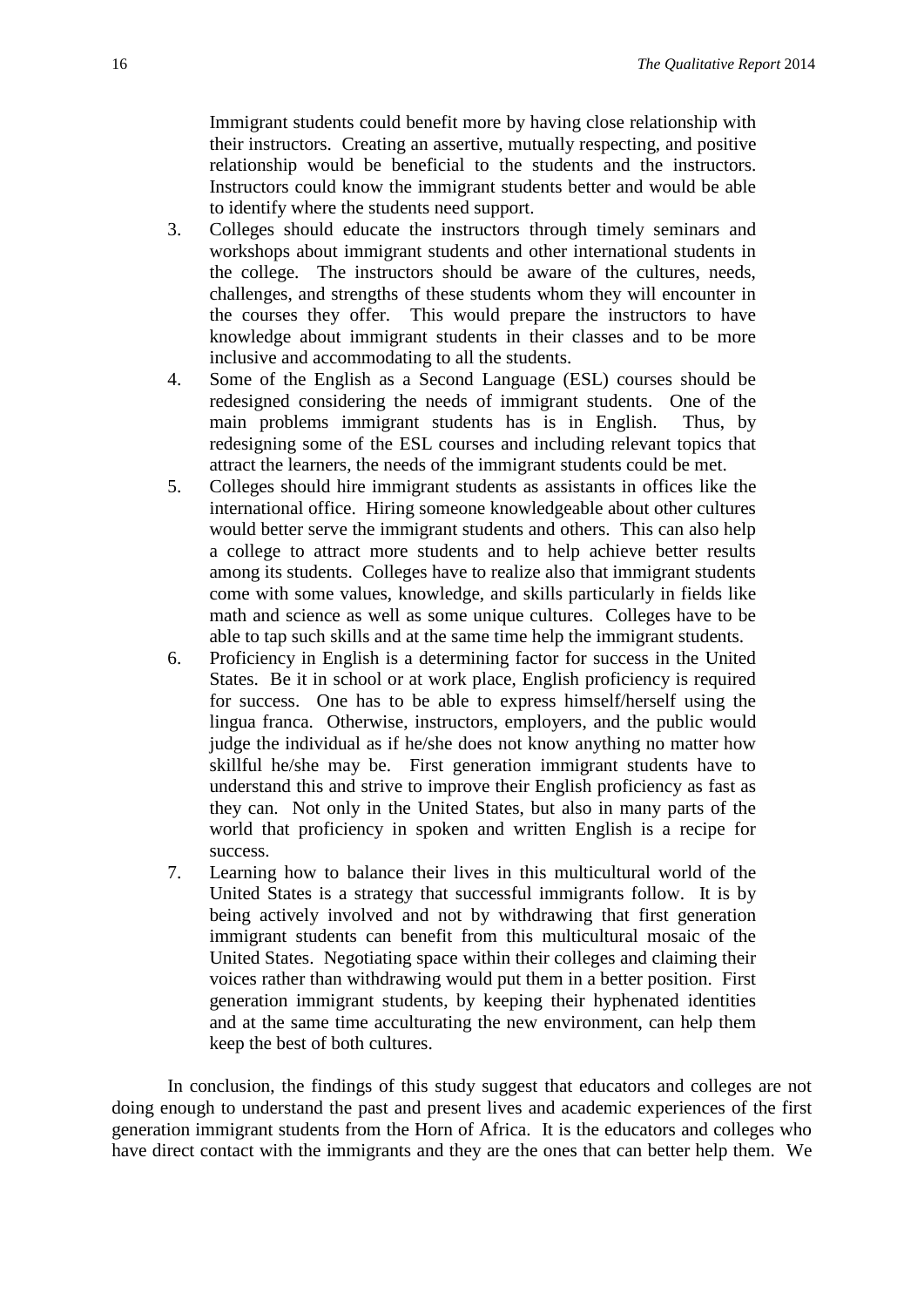believe that by helping the immigrants, the educators can fulfill their duties and bring understanding, harmony, and development within the larger community.

#### **References**

- Alfred, M. V. (2004). Coming to America: The politics of immigration and about our realities as transnational migrants in US higher education. In M. V. Alfred, & R. Swaminathan (Eds.), *Immigrant women of the academy: Negotiating boundaries, crossing borders in higher education* (pp. 1-20). New York, NY: Nova Science Publishers.
- Arthur, J. A. (2010). *African diaspora identities. Negotiating culture in transnational migration.* New York, NY: Lexington Books.
- Bariagaber, A. (2006). *Conflict and refugee experience: Flight, exile and repatriation in the Horn of Africa*. Hampshire, England: Ashgate Publishing Limited.
- Birnbaum, M., Cardona, B., Milian, M., & Gozalez, M. (2012). Strangers in strange land: How non-traditional international adult students see a United States university. *Journal of International Education and Leadership, 2*(2), 1-16.
- Brilliant, J. J. (2000). Issues in counseling immigrant college students*. Community College of Research and Practice, 24*(7), 577-586.
- Colburn, A., & Nguyen, H. T. (2012). Every word you speak. *The Science Teacher, 79*(4), 58-61.
- Creswell, J. W. (2007). *Qualitative inquiry and research design: Choosing among five approaches.* London, UK: Sage Publication.
- Fattovich, R. (2001). Africa, Horn of. In T. Murray (Ed.), *Encyclopedia of archeology*: *History and Discoveries, volume I* (pp. 35-40). Santa Barbara, CA: ABC-CLIO.
- Feyissa, D., & Hoehne, M. V. (2010). State borders & borderlands as resources: An analytical framework. In D. Feyissa & M. V. Hoehne (Eds.), *Borders and borderlands as resources in the Horn of Africa* (pp. 1-18). Cumbria, UK: Long House.
- Gall, M. D., Gall, J. P., & Borg, W. R. (2007). *Educational research: An introduction* (8<sup>th</sup> ed.). New York, NY: Pearson.
- Goodwin, A. L., Genishi, C., Asher, N., & Woo, K. A. (2005). Voices from the margins: Asian American teachers' experiences in the profession. In C. C. Park, R. Endo, & A. L. Goodwin (Eds.), *Asian pacific American education* (pp. 99-120). Greenwich, CT: Information Age Publication.
- Gorlewski, J. (2011). Power through resistance: Why critical theory can prevent educators from going back to the future. In C. S. Malott & B. Porfilio (Eds.), *Critical pedagogy in the twenty-first century: A new generation of scholars* (pp. 87-108). Charlotte, NC: Information Age Publication.
- Hersi, A. A. (2012). Transnational immigration and education: A case study of an Ethiopian immigrant high school student. *Creative Education, 3*(1), 149-154.
- Hofstede, G., Hofstede, G. J., & Minkov, M. (2010). *Cultures and organizations: Software of the mind: Intercultural cooperation and its importance for survival*. New York, NY: McGraw Hill.
- Hutchison, C. B., Quach, L. H., & Wiggan, G. (2009). The interface of global migrations, local English-language learning, and identity transmutations of the immigrant academician. In G. A. Wiggan & C. B. Hutchson (Eds.), *Global issues in education: Pedagogy, policy, practice, and the minority experience* (pp. 167-180). Plymouth, UK: Rowman & Littlefield Education.
- Jaffe-Walter, R., & Lee, S. J. (2011). To trust in my root and to take that to go forward: Supporting college access for immigrant youth in the global city. *Anthropology & Education Quarterly, 45*(3), 281-296.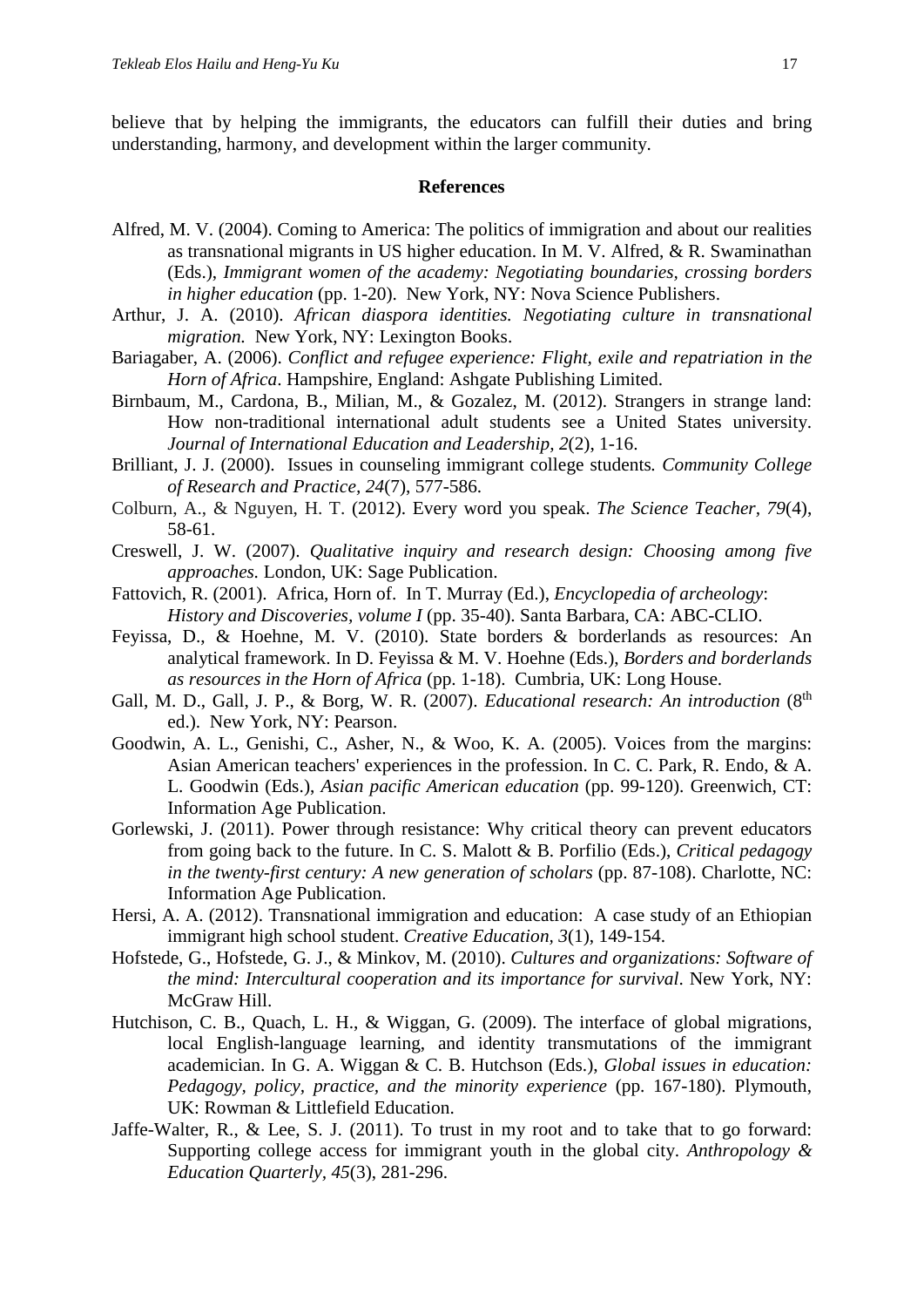- Jiménez, T. R. (2011). *Immigration in the United States: How well are they integrating into society*? Washington, DC: Migration Policy Institute.
- Kim, E. (2009). Navigating college life: The role of peer networks in first-year college adaptation experience of minority immigrant students. *Journal of the First-Year Experiences in Transition, 21*(2), 9-34.
- Ku, H. Y., Lahman, M. K. E., Yeh, H. T., & Cheng, Y. C. (2008). Into the academy: Preparing and mentoring international doctoral students. *Education Technology Research Development, 56*(3), 365-377.
- Kurlaender, M., & Flores, S. M. (2005). The racial transformation of higher education. In G. Orfield, P. Marin, & C. L. Horn (Eds.), *Higher education and the color of line: College access, racial equity, and social change* (pp. 11-32). Cambridge, MA: Harvard Education.
- Merriam, S. B. (2009). *Qualitative research: A guide to design and implementation* (2<sup>nd</sup> ed.). San Francisco, CA: Jossey-Bass.
- Morrison, G. R., Ross, S. M., & Kemp, J. E. (2007). *Designing effective instruction* (5<sup>th</sup> ed.). Hoboken, NJ: John Wiley & Sons.
- Obiakor, F. E., & Afoláyan, M. O. (2007). African immigrant families in the United States: Surviving the sociocultural tide. *The Family Journal: Counseling and Therapy for Couples and Families, 15*(3), 265-270.
- Oikonomidoy, E. (2011). Immigrant-responsive multicultural education in the United States. *Diaspora, indigenous, and Minority Education, 5*(1), 17-32, 10.1080/15595692.2011.534400.
- Orelus, P. (2011). When theory walks with praxis: Critical pedagogy and the life of transitional and postcolonial subjects of color. In C. T. Malott & B. Porfilio (Eds.), *Critical pedagogy in the twenty-first century*: *A new generation of scholars* (pp. 3-22). Charlotte, NC: Information Age Publishing.
- Orfield, G. (2005). Higher education and the color line: Introduction. In G. Orfield, P. Marin, & C. L. Horn (Eds.), *Higher education and the color of line: College access, racial equity, and social change* (pp. 1-10). Cambridge, MA: Harvard Education.
- Peguero, A. A., & Bondy, J. M. (2011). Immigration and the students' relationship with teachers. *Education and Urban Society, 43*(2), 165-183.
- Pike, G. R., & Kuh, G. D. (2005). First and second generation college students: A comparison of their engagement and intellectual development*. Journal of Higher Education, 76*(3), 276-300.
- Rong, X. L., & Fitchett, P. (2008). Socialization and identity transformation of black immigrant youth in the United States. *Theory into Practice, 47*(1), 35-42.
- Rong, X. L., & Preissle, J. (2009). *Educating immigrant students in the 21st century: What educators need to know* (2nd ed.). Thousand Oaks, CA: Corwin Press.
- Stake, R. E. (1995). *The art of case study research*. London, UK: Sage.
- Suárez-Orozco, C., Suárez-Orozco, M. M., & Todorova, I. (2008). *Learning a new land: Immigrant students in American society*. Cambridge, MA: The Belknap Press of Harvard University Press.
- Wolcott, H. F. (2005). *The art of fieldwork* (2<sup>nd</sup> ed.). Plymouth, UK: AltaMira.
- Woodward, P. (2006). *US foreign policy and the Horn of Africa*. Hampshire, UK: Ashgate.
- Zerubavel, E. (2006). *The elephant in the room: Silence and denial in everyday life*. New York, NY: Oxford University Press.